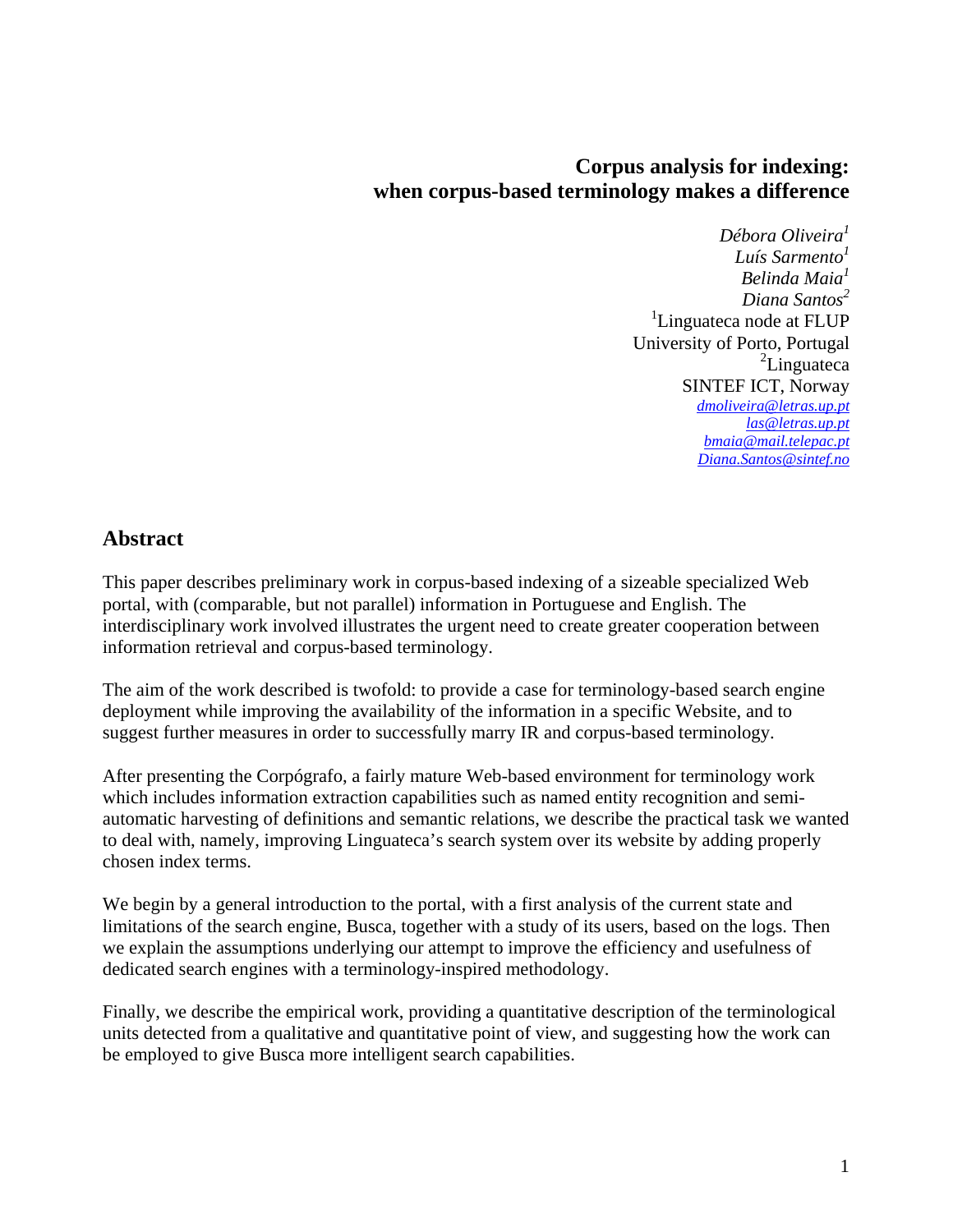We finish the paper by emphasizing the need to build bridges between IR and terminology in the training phase of terminologists.

### **1. Introduction**

Interdisciplinary cooperation is not for the faint-hearted, and it requires a great deal of mutual understanding, tolerance and mental gymnastics to make it work properly. 'Corpus Linguistics' is no stranger to this problem, as an analysis of this conference programme will show. The authors of this paper combine a variety of talents in computer science, computational linguistics, terminology and translation, and much has been learnt from the experience of trying to coordinate objectives.

Theoretically, it would seem to make good sense to bring information retrieval and corpus-based terminology work together for the mutual benefit of both areas. However, this means bringing together computer experts in sophisticated word-crunching with a discipline that traditionally aims at linguistic precision, while simultaneously trying to reconcile this aim with the dynamic nature of concepts and the terms that represent them. If we add to this mixture of interests those of the 'clients' searching a particular website for information, we create an ambitious framework in which to conduct research.

The Corpógrafo, the Web-based environment for corpus-based terminology research developed in Linguateca, provides the potential for creating special domain corpora, semi-automatic term extraction and accelerated preparation of terminology databases. It is the product of brainstorming between computer science, natural language processing, and terminology and translation pedagogy. It can, and does, clearly accelerate the terminologist's work considerably and its potential in this area is already being proved. It also aims to go further and provide semi-automatic extraction of definitions and semantic relations although, of course, much depends on the type of texts available in the domain for this to be successful.

However, even expert terminologists do not always find it easy to define semantic relations and the resulting ontologies, even when working 'manually' with experts in the time-honoured way. Information science, on the other hand, struggles to circumvent this complex process by providing increasingly ingenious ways of extracting and processing information from either raw or tagged text.

Information retrieval and terminology both suffer from a phenomenon that is common to other areas: a lack of synchronization between a) the experts' view of what is needed; and b) what the 'general public' actually needs, or thinks it needs. In the world of technical communication, for example, this has given rise to the profession of 'technical writer', a person who is trained to write texts that explain technical matters in a way the 'general public' can understand.

The analysis of Linguateca's search engine, Busca, and the logs of its usage, clearly shows that the 'general public' includes a wide variety of people, and the requests made of Busca show that there is no easy way to solve everyone's problems. Apart from anything else, the Linguateca site contains a wide variety of material – language resources, tools, catalogues of useful information, a large bibliography and plenty of full texts – and devising a common search function for all this is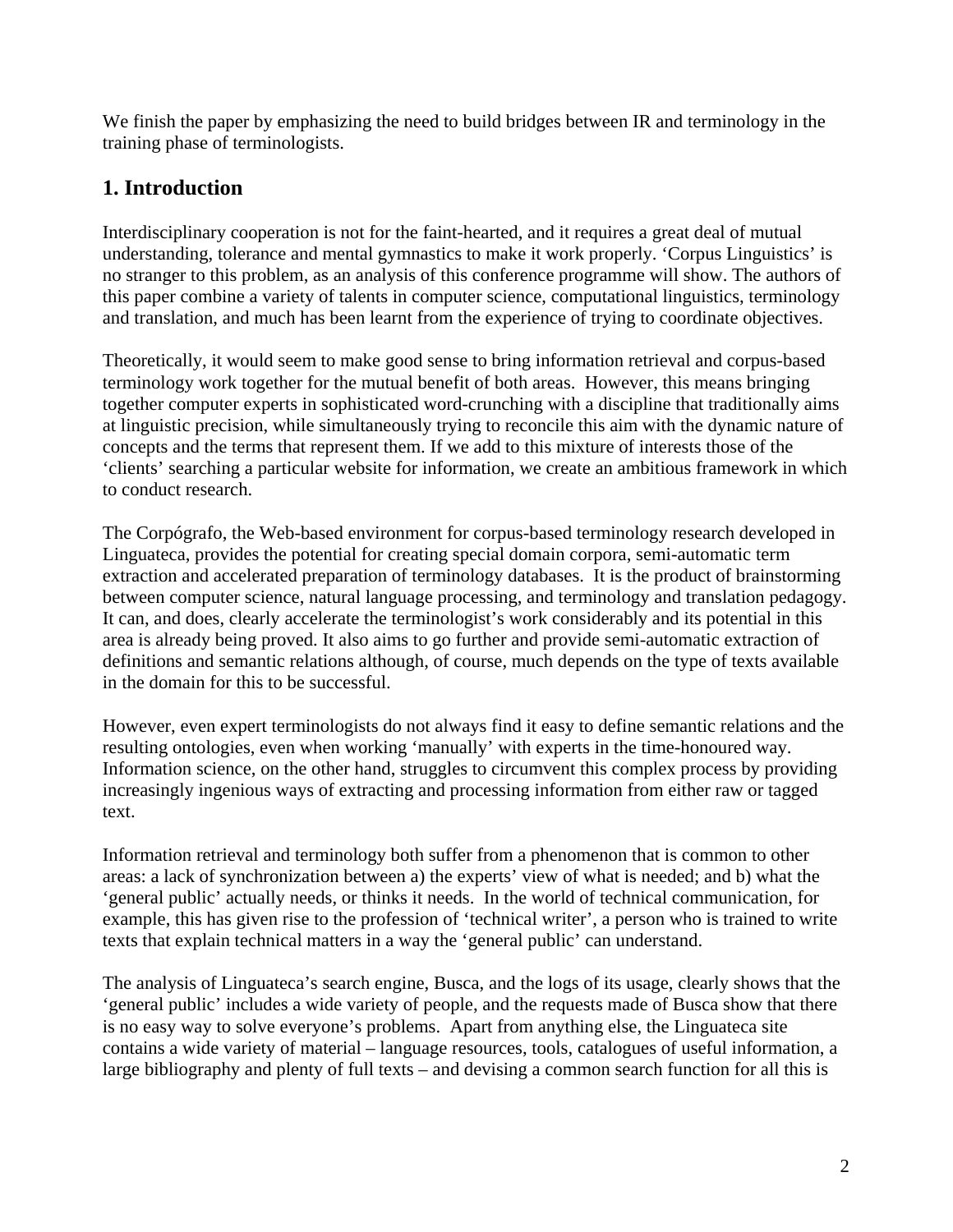probably impossible. As we shall see, using corpus based terminology will improve one type of search tool, but not all.

### **2. Corpógrafo: a robust Web-based terminology environment**

Corpógrafo (Sarmento et al., 2004) is a web-based environment that allows users to perform a wide variety of linguistic and knowledge engineering studies using their own personal corpora. Corpógrafo provides a broad set of tools that range from simple concordance to semi-automated ontology building from text. Corpógrafo does not require any programming skills and helps the users in all steps of these studies, starting from the compilation and pre-processing a personal corpus to the export of results in XML files. Each user has his/her own personal area on Corpógrafo web server and may compile a process his/her own corpora without the need for installing any software (for a more detailed description of Corpógrafo please refer to the corresponding poster being presented in the same conference).

One of the most useful features of Corpógrafo is a rich set of tools for extracting terminology, definitions and semantic relations among terminological units. These tools speed up significantly the task of compiling specific domain terminology, and glossary (or ontology) building. Corpógrafo is able to propose to the user lists of terminological units, definitions and possible relations among such terminological units, which the user may then validate and store in personal databases. This is in fact one of the most relevant points about the Corpógrafo: it helps the user in course of a specific task, and tries to reduce the amount of effort and time needed for accomplishing that task. Therefore, Corpógrafo relies on a set of robust semi-automatic methods for terminological extraction (Sarmento, 2005) and definition extraction and semantic relations identification, instead of aiming at fully-automated methods that are too difficult to develop with present technology and resources. On the other hand, these semi-automated methods have enough precision to present the user with good options that should not take too much time to validate.

Corpógrafo has been under intense development for more than two years and has reached a fairly mature state of development. We have recently re-implemented most of the basic infrastructure of Corpógrafo to use a standard database system, which is now responsible for executing most of the pattern matching procedures. We are also in the process of adding a named-entity recognizer for Portuguese to the set of available tools, as well as additional search tools over the entire Portuguese Web.

Corpógrafo has been extensively used by more than a hundred undergraduate and graduate students in Portugal and Brazil. However, we are now interested in applying Corpógrafo to some real world needs in order to push its development even further. The present study was seen as a good opportunity for this because it could impose new practical needs that would not have been predicted otherwise and it did indeed impose those needs, especially some regarding terminology analysis. Most of the statistics presented here were produced automatically by Corpógrafo using new extensions that were added because of specific needs of the study. Additionally, it provided an opportunity for general debugging of the system as well as for improving the user interface.

# **3. The problem to be solved**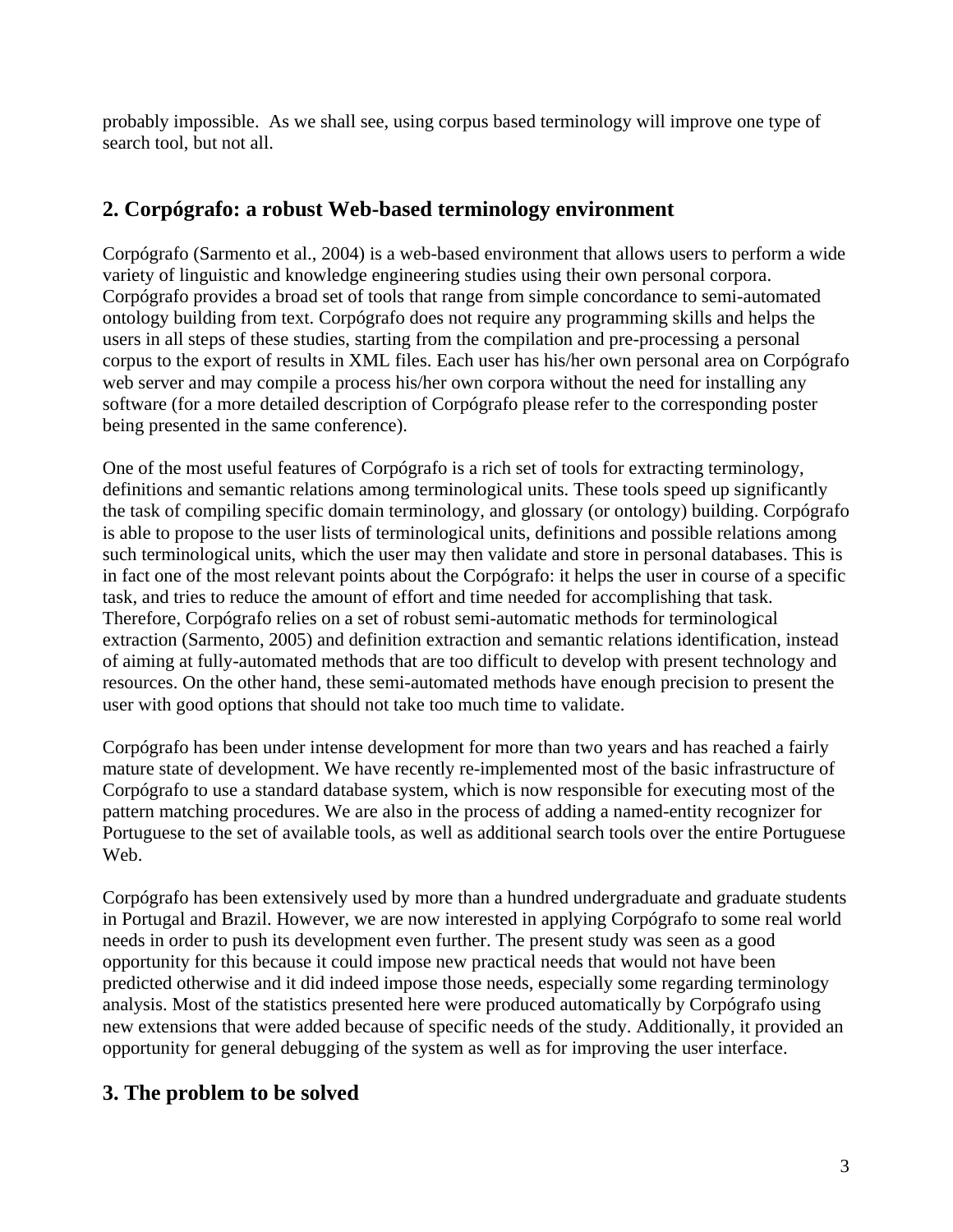Linguateca is a distributed language resource centre for Portuguese which aims at contributing to the quality of Portuguese language processing. As part of its activities, Linguateca has maintained an increasingly large website at [http://wwe.linguateca.pt](http://wwe.linguateca.pt/) since mid 1998. The main goal is to provide a comprehensive starting point for anyone interested in studying or developing research about Portuguese. In the site several on-line resources (corpora, tools, publications, etc) produced by Linguateca, as well as other similar resources produced or maintained by other researchers, are made available to the general public.

In the beginning, there were only a few resources listed in the Linguateca site, as can be appreciated in Oksefjell & Santos (1998), and the website's search engine, Busca, started as a small functionality whose purpose was to incrementally make use of the structure already present in the pages. General care was given to "Search for particular people" (Person Search), and a very simple keyword search (Free-text Search), weighted simply by the occurrence of the word in a title or not, was implemented as a 3-month student assignment by Tom Funcke.

When the site began to grow and a system for maintaining the catalogue was developed by Paulo Rocha (see Santos, 2000 for an overview), some further development took place in the search engine, in order to achieve higher integration with the rest of the site. A cache was added, processing of rtf, ps and pdf files was included, and the whole system was rewritten to use CQP (Christ et al., 1999) as the underlying search engine (thus using the same technology for searching the site and searching the corpora in the AC/DC project). In this step, weighting was dropped, but speed and robustness were considerably increased. The Person Search then became independent of the Free-text Search.

Two years later, another kind of search was implemented: the search over our publication database (Publication Search), felt to be necessary, given the growing size of publications listed in our site. Although the same label, Busca, was used, it names in this case a traditional database search and is not, in any way, related to the rest of Busca. In other words, although from a user's point of view Busca offers three kinds of search, from an implementation point of view they are completely separate. In the present paper we will be solely concerned with Busca as a Web search engine over specialized pages in a particular domain. No further references will be made either to the Person Search or to the Publication Search.

It should be made clear, however, that the ongoing work reported in the present paper gave origin to a fourth kind of search, which we may call "Search by terminological units and/or named entities", that still coexists with the present "Free-text Search", where all words are treated as keywords, no matter what their frequency, distribution or grammatical category. Figure 1 shows the options a user gets when selecting Busca.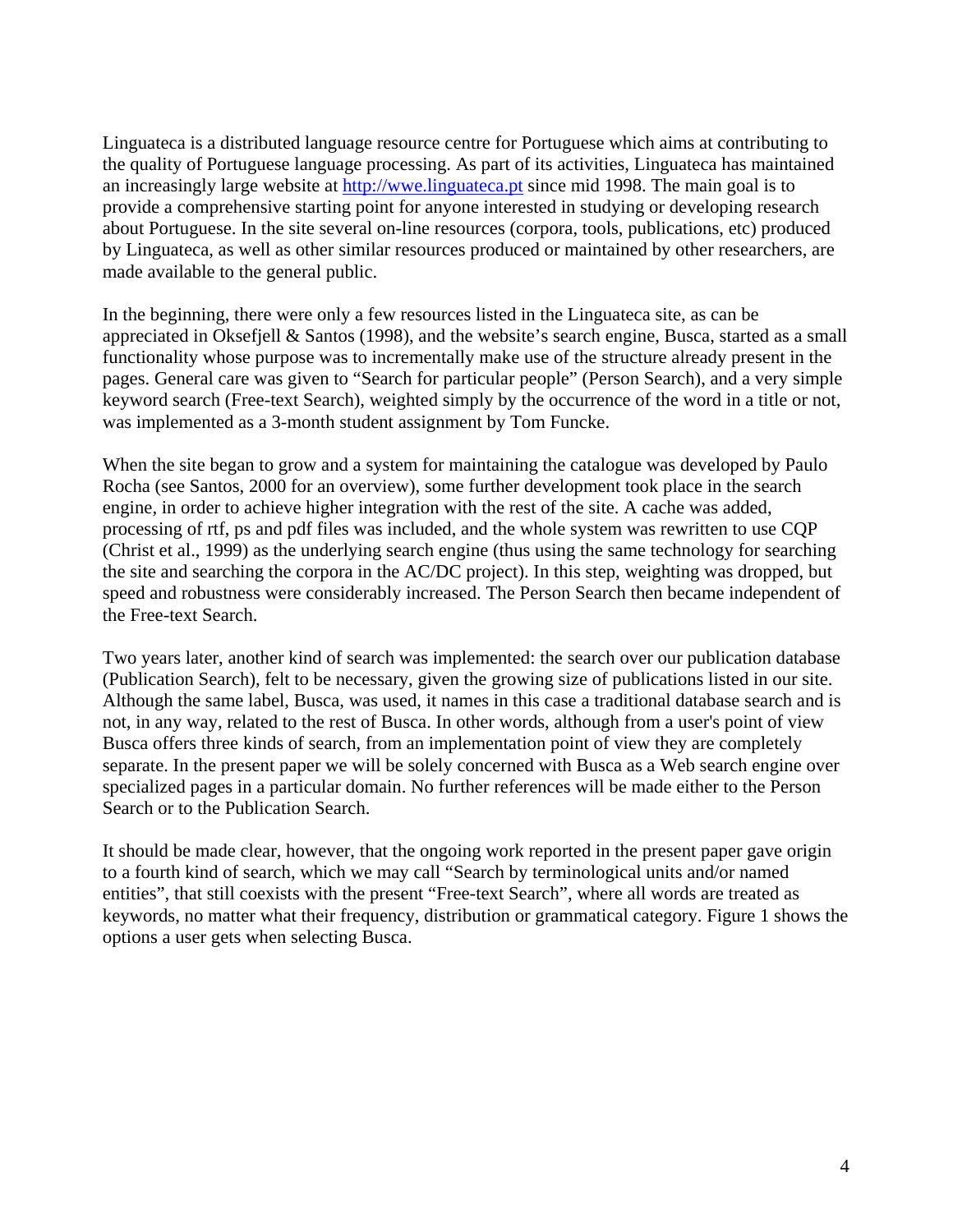

**Figure 1- The search possibilities currently offered by Busca** 

Busca has not been successful in helping users find the appropriate resources for several reasons, some technical, others inherent to Linguateca's website and still others inherent to any information retrieval system's current architecture. There are many problems with word-indexed search systems, which are not specific to any particular search engine, but which have motivated considerable research in IR in general and in the improvement of Web search systems, in particular. We will describe some of the problems here with the help of Busca.

First of all, our website is not a uniform document collection. Currently the site holds around 1300 web documents and points to approximately 2500 external links, which makes it difficult for the site maintainers to keep simple navigation mechanisms. The site stores very different types of resources, including many on-line tools, each with its own specific web interface and on-line documentation. Each of these resources would in principle require different indexing techniques and relevance ranking.

Then, the users of our site range from highly specialized researchers to undergraduate students or even occasional users, a heterogeneous target audience which greatly complicates the development of a consensual information structure that may suit every type of user.

Now, and this is the reason why we started working on this problem in the first place, Busca did not make use of any knowledge about the domain to improve performance. Our hypothesis was that such knowledge could be used for indexation and ranking purposes, as well as to help users reformulate their search query when needed.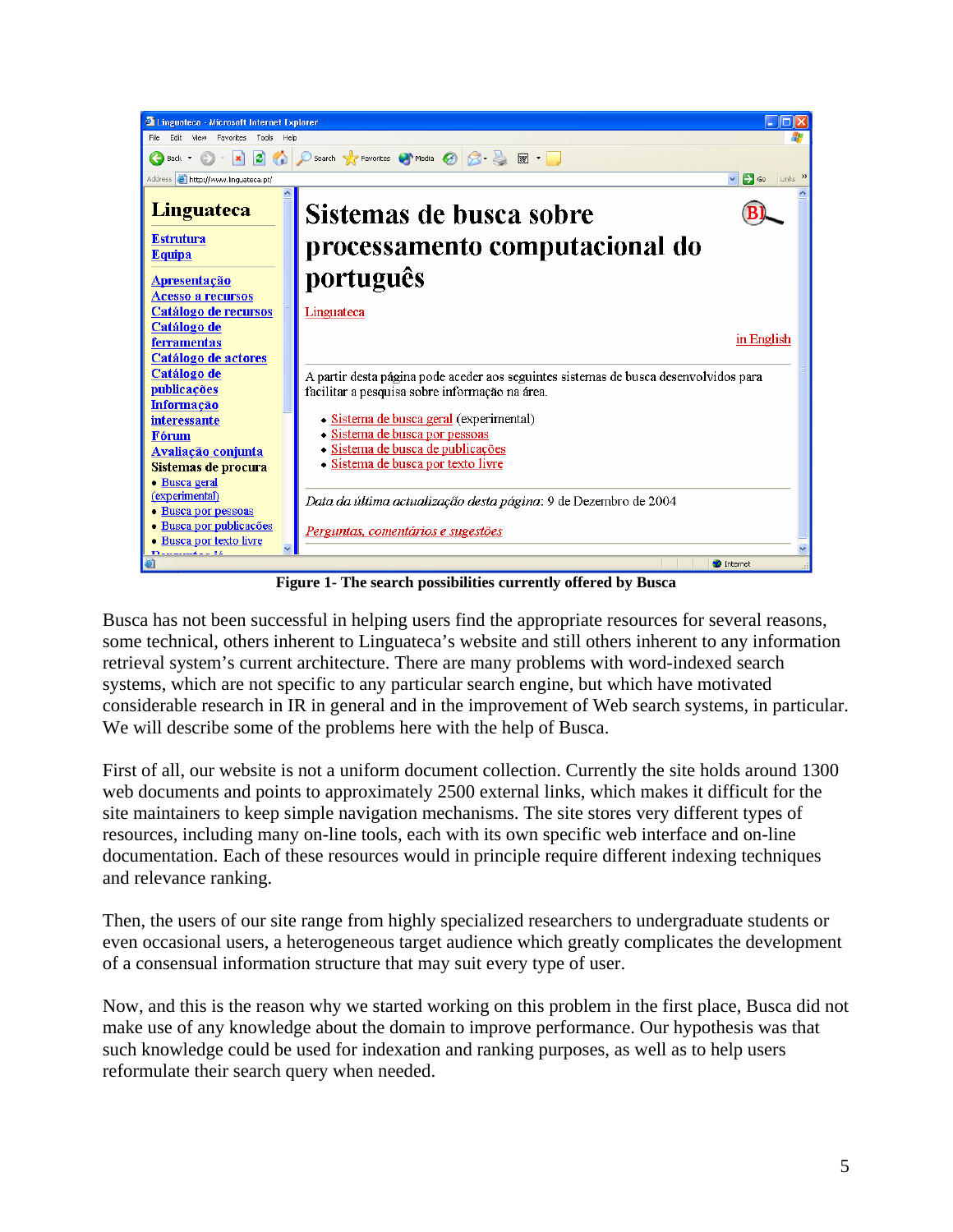For example, Busca was not sensitive to domain specific terminological units (TU) and therefore was not able to differentiate between a relevant keyword of the domain at stake and a completely irrelevant general language word. In fact, Busca did not even perform any type of term weighting such as the conventional tf-idf weighting to improve result ranking. A slightly ill-formed query containing a general language word (e.g.: "system") will probably put Busca off the right trail. Such performance becomes frustrating for the user after a few tries.

Furthermore, Busca is not able to make use of the knowledge provided by the way a query is formulated, i.e. Busca does not make use of pragmatics. In other words, Busca does not know what a search query reveals about what a user expects to find. For example, if a user searches for "corpora" using Busca, he is probably looking for on-line access to corpora rather than publications about corpora. However, for a search word such as "corpora", which is very frequent over the entire site, Busca would retrieve many unrelated documents with a large number of occurrences of this word, which would hardly suit the users' needs.

An interesting hypothesis that we consequently studied was whether Busca could be provided with simple heuristics that helped distinguish between different search strings and consequently different types of results.

### **4. Studying the logs**

We started our work by conducting a simple examination of Busca logs between January 2003 and April 2005. Following Jansen et al. (2000) we analyzed the logs based on query frequency and length (number of words). Several of the queries logged had been made by our own research team so, in order to prevent biased data being included in the analysis, we excluded all possible internal requests from the study, which left us with 1527 queries.

The top 20 most frequent search strings are listed in table 1, and a quick look will show a very irregular usage pattern: while part of these queries are clearly related to the site's content, such as "corpus", "verbos", "linguagem natural", many other are either not related at all with the content of the site, or seem to be incompletely or incorrectly formulated. For example, the top three searchstrings seem to be incomplete terminological units, suggesting that the simple knowledge of terminologically relevant units could be helpful in identifying these frequent cases. Table 2 shows the top 20 search string, excluding single-worded ones.

As far as repetition is concerned (Figure 2), these 1527 queries result in 1098 different search strings. It is possible to observe that the vast majority of the queries (76%) were tried only once and that the difference between queries occurring once and twice is particularly high (approximately 60%). Still, a significant number of queries (about 10%) were repeated 3 or more times.

We also studied the length of queries according to the number of words. Not surprisingly, the most common search strings are single-worded (54%), followed by two-word search strings (22%), such as for example "linguagem natural" (5), "floresta sintáctica" (3), or "dicionário técnico" (3). The resulting distributional plot (Figure 3) shows a reasonably soft descending profile with a significant number of three or more words search strings (ex: "processamento de texto" (3) or "textos com conectores" (2), "verbos de movimento"(2), "redação coerencia e coesão" (4), "análise sintáctica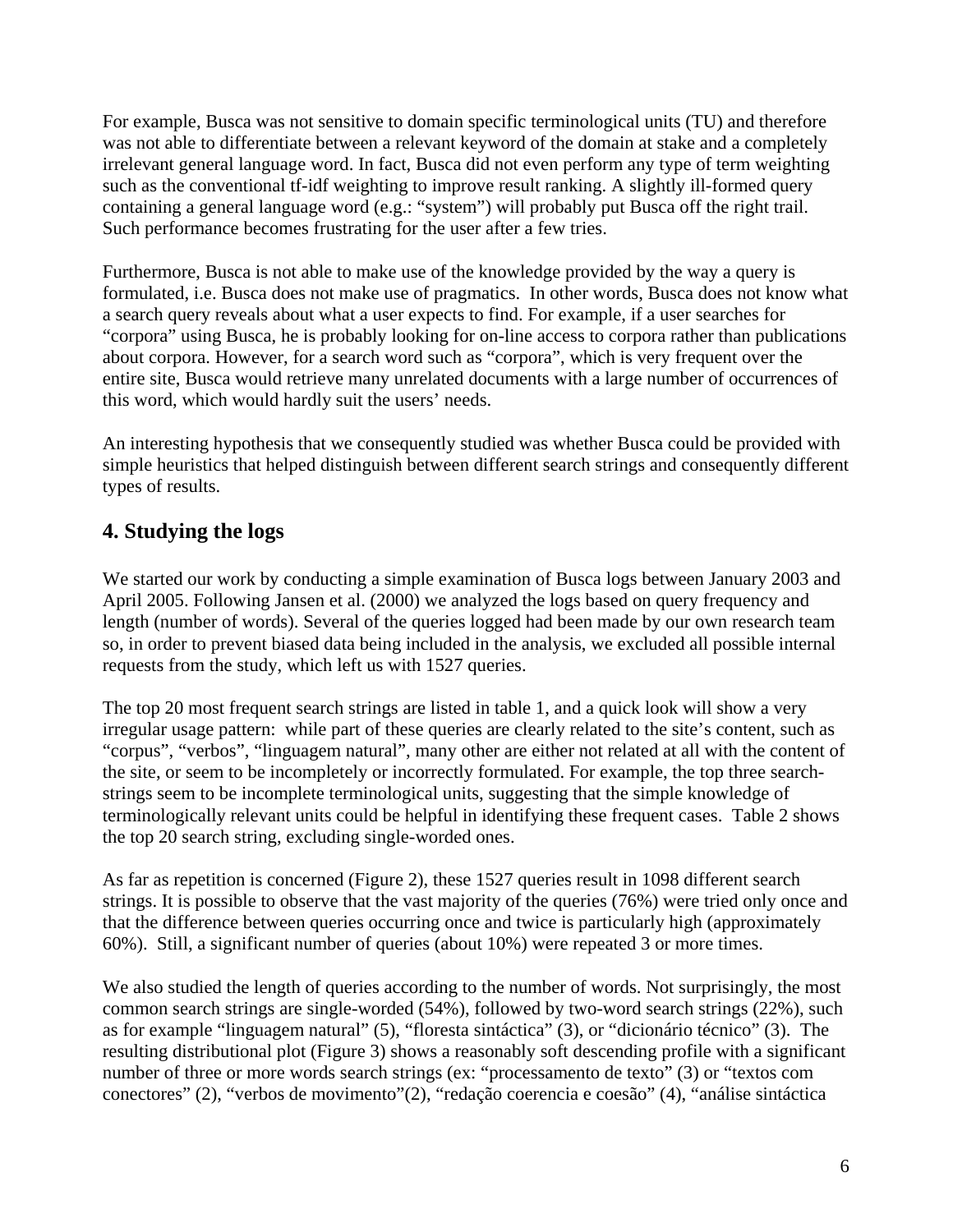dos adjectivos" (2)). It should be noticed that some of the multi-word search strings include expressions such as "o que é…" ("what is.."), "quais os tipos de…" ("what types of…"), "porquê…" ("why…"), "gostaria de traduzir…" ("I would like to translate…"), which may reveal some inexperience from the users or simply that they are expecting to find a question-answering system.

| search string                           | #              |
|-----------------------------------------|----------------|
| Variações                               | 10             |
| Adjunto                                 | 9              |
| Cabeça                                  | 8              |
| Verbos                                  | 7              |
| Corpus                                  | 5              |
| corpus da folha de são Paulo            | 5              |
| linguagem natural                       | 5              |
| Peniche                                 | 5              |
| registros doque é Conjuções coordenadas | 5              |
| Sexo                                    | 5              |
| Tesouro                                 | 5              |
| Tradução                                | 5              |
| Trail                                   | 5              |
| About                                   | $\overline{A}$ |
| Adjetivos                               | 4              |
| Admir                                   | 4              |
| Árvore                                  | 4              |
| Autor                                   | 4              |
| Concordância                            | 4              |
| Consultoria                             | 4              |

| Table 1 - Top 20 most frequent search strings |
|-----------------------------------------------|
|-----------------------------------------------|

| search string                            | # |
|------------------------------------------|---|
| corpus da folha de são paulo             | 5 |
| linguagem natural                        | 5 |
| Registros doque é Conjuções coordenadas  | 5 |
| creme de legumes                         | 4 |
| ele é nada mais nada menos que um idiota | 4 |
| há momentos                              | 4 |
| lingua portuguesa 7% AA série            | 4 |
| o cortiço                                | 4 |
| redação coerência e coesão               | 4 |
| singno linguistico                       | 4 |
| Vanguardaeuropeia                        | 4 |
| verbos irregulares                       | 3 |
| adjunto adniminal                        | 3 |
| cetem publico um milhao de palavras      | 3 |
| comparable corpora                       | 3 |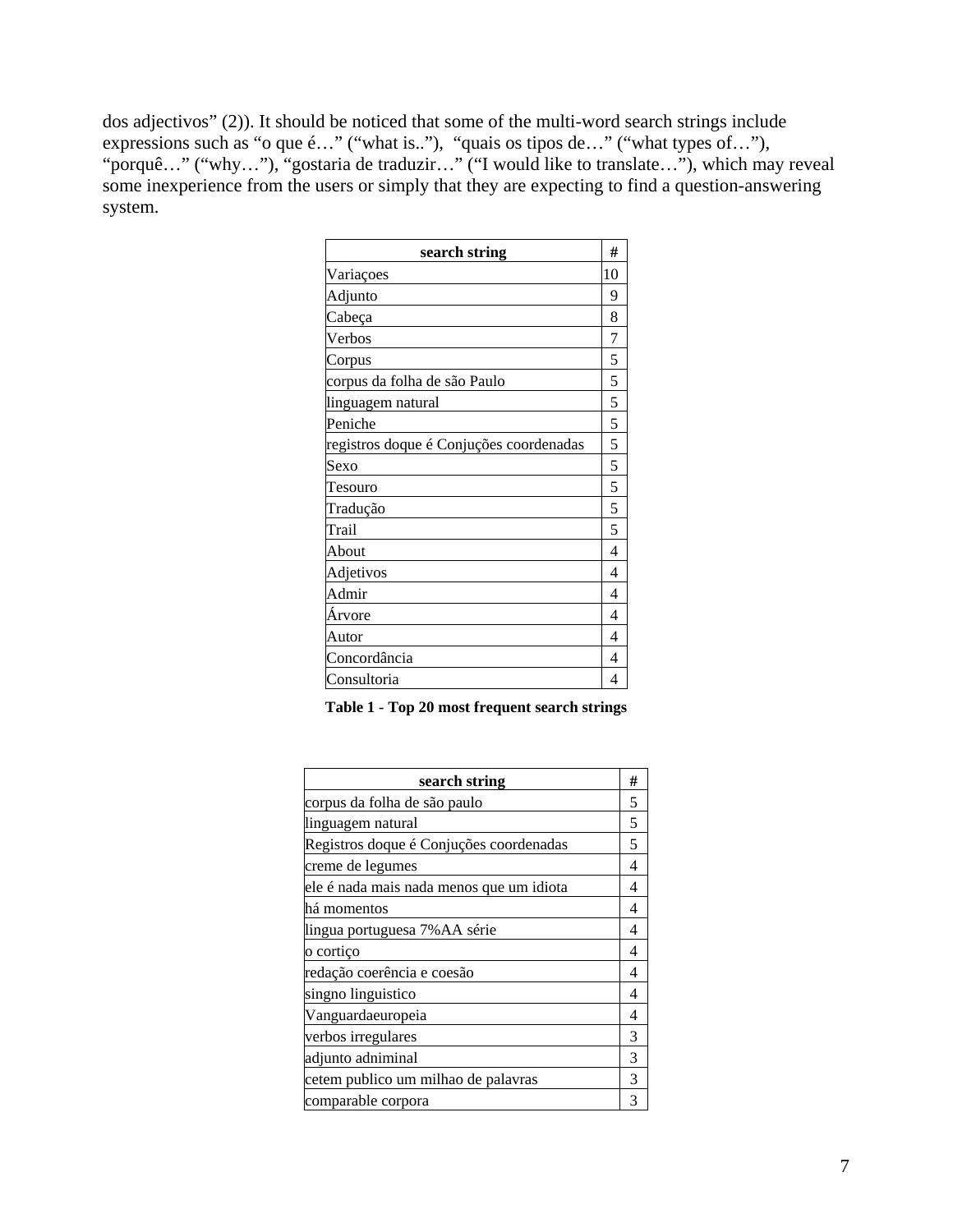| concordancia verbal                       |  |
|-------------------------------------------|--|
| dicionário técnico                        |  |
| emprego do artigo                         |  |
| ensino%2C portugues%2C lingua estrangeira |  |
| floresta sintactica                       |  |

|  | Table 2 - Top 20 most frequent search strings, excluding single-word search strings |  |  |
|--|-------------------------------------------------------------------------------------|--|--|
|  |                                                                                     |  |  |



**Figure 2 – Search string repetition in Busca's logs** 

**Number of queries vs size of the search string**



**Figure 3 – Distribution of search strings according to size (in number of words)** 

Another interesting fact that it was possible to extract from the logs is that almost all search strings (94.8%) are singular. The top 10 plural forms are listed in table 3, and they tend to be mainly (complete or incomplete) terminological units related with specific issues of grammar or linguistics, such "verbos" (verbs"), "adjetivos" ("adjectives"), "fonemas" ("phonems"), etc.

| search string                           |    |
|-----------------------------------------|----|
| Variações                               | 10 |
| Verbos                                  |    |
| registros doque é Conjuções coordenadas |    |
| Adjetivos                               |    |
| bolsas                                  |    |
| orpora                                  |    |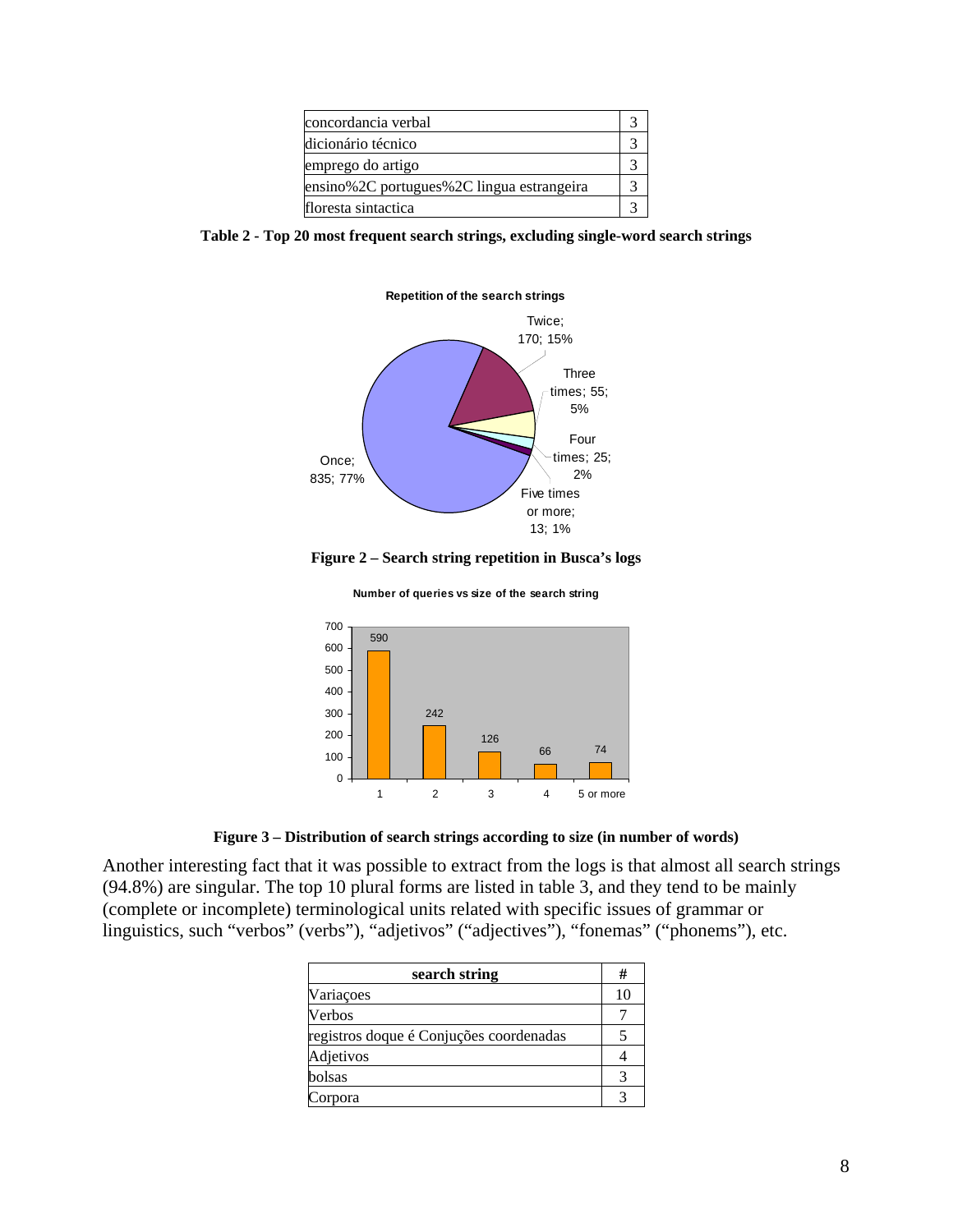| Fonemas            |  |
|--------------------|--|
| <b>Nomes</b>       |  |
| Proverbios         |  |
| verbos irregulares |  |

**Table 3 - Top 10 most frequent plural form search strings** 

#### **4.1 Complementing results with Google search strings**

Since the Busca logs amounted to only 1527 queries, we decided that it would be useful to obtain more information from our Apache web server logs. We were particularly interested in knowing the keywords used to get to our web site because they might also be the words a user would type in Busca. From the Apache web logs we were able to extract 106,375 requests coming from Google. The most frequent search strings found are displayed in Table 4. As expected, the search string that brings most users to Linguateca's site is "Linguateca". The following search strings are mostly related with general language resources that people usually look for on the web, such as for example "dicionario ingles portugues on line"(ex: "on-line English to Portuguese dictionary").

In order to cope with all the possible variations and word orderings in the search strings, we divided them into single words and compiled a new list containing the number of occurrences of each individual. The results are given in table 5. Again, one of the most frequent single words in the search strings coming from Google is "dicionario" and "dicionário" (note the enormous number of people who do not use accents because they know that searchers like Google are not accent sensitive), which suggests that most of the people that come to Linguateca through major search engines are looking for general language resources.

| <b>Search string</b>                | # queries |
|-------------------------------------|-----------|
| linguateca                          | 832       |
| dicionario ingles portugues on line | 812       |
| literatura infantil                 | 625       |
| livrarias                           | 602       |
| portugues para estrangeiros         | 582       |
| priberam                            | 463       |
| compara                             | 457       |
| avalon                              | 451       |
| editoras                            | 431       |
| power translator                    | 431       |
| livrarias portugal                  | 424       |
| dicionario portugues ingles on line | 392       |
| dicionario portugues aurelio        | 391       |
| português para estrangeiros         | 384       |
| dinalivro                           | 381       |
| dicionario portugues                | 360       |
| curriculum vitae                    | 349       |
| dicionario portugues ingles         | 334       |
| dicionario portugues on line        | 315       |
| Enciclopedias                       | 310       |

**Table 4 - Top 20 most frequent search strings**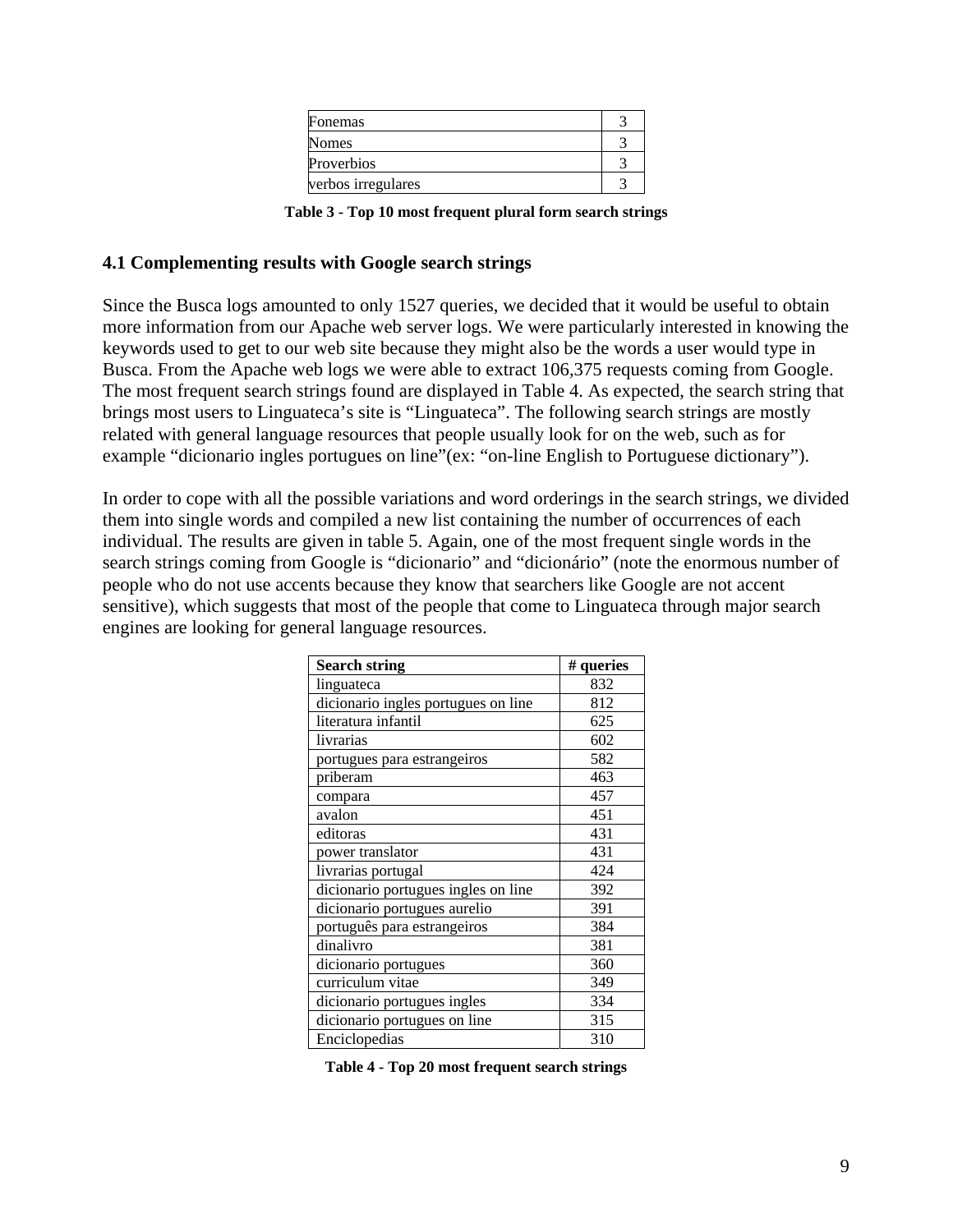| Word in search string | # ocorrences |
|-----------------------|--------------|
| de                    | 36151        |
| portugues             | 18102        |
| dicionario            | 14228        |
| dicionário            | 11725        |
| ingles                | 10920        |
| download              | 8757         |
| português             | 8419         |
| on                    | 8270         |
| line                  | 7966         |
| para                  | 7941         |
| em                    | 6746         |
| da                    | 5612         |
| inglês                | 5349         |
| do                    | 5063         |
| e                     | 5054         |
| online                | 4953         |
| portuguesa            | 4230         |
| lingua                | 3350         |
| tradução              | 3034         |
| Termos                | 2895         |

**Table 5 - Top 20 most frequent single words in the search strings** 

#### **4.2. A closer look at search strings**

After this more quantitative analysis, we proceeded with the analysis focusing on the semantics of the search strings from the Busca logs (i.e. not the Google search strings). From simple inspection, and excluding queries that obviously have no connection with the content of the website, we were able to identify six types of search queries:

- 1. **Queries about informatics in general.** E.g.: "CAD", "Pascal", "Java", "Autocad 2000", etc. The user seems not to be very well-informed about the content of the website and is looking for technical resources that are probably not covered by Linguateca's website (it is possible that such a user has reached our site after a search in an external engine).
- 2. **Queries about topics concerning mainly the Portuguese language (literature, grammar, use).** E.g.: "figuras de estilo", "verbos", "Tipos de Sujeito Indeterminado e Oração sem Sujeito", "verbo inacusativo", "expressões idiomáticas", "falsos amigos", "provérbios", "exemplos de orações condicionais", etc. In this case, the user is searching for what seems to be the answer to general doubts about Portuguese. We may assume the user would be happy to find definitions, explanations or examples about the topic and so documents with such information would be preferred. This category also includes queries that reveal that the user is looking for very specific items such as idiomatic expressions ("dar com os burros n'água"), or is searching for material about certain topics: "propostas de testes de português", "textos com uso de próclise".
- 3. **Queries about specific fields or knowledge domains.** E.g.: "extracção de informação", "terminologia", "semântica lexical"," "Portuguese language history", "traduçao automatica", etc. The search string indicates a topic but no precise question in mind, which suggests that the user may be looking for general information or pointers to documentation about these topics**.**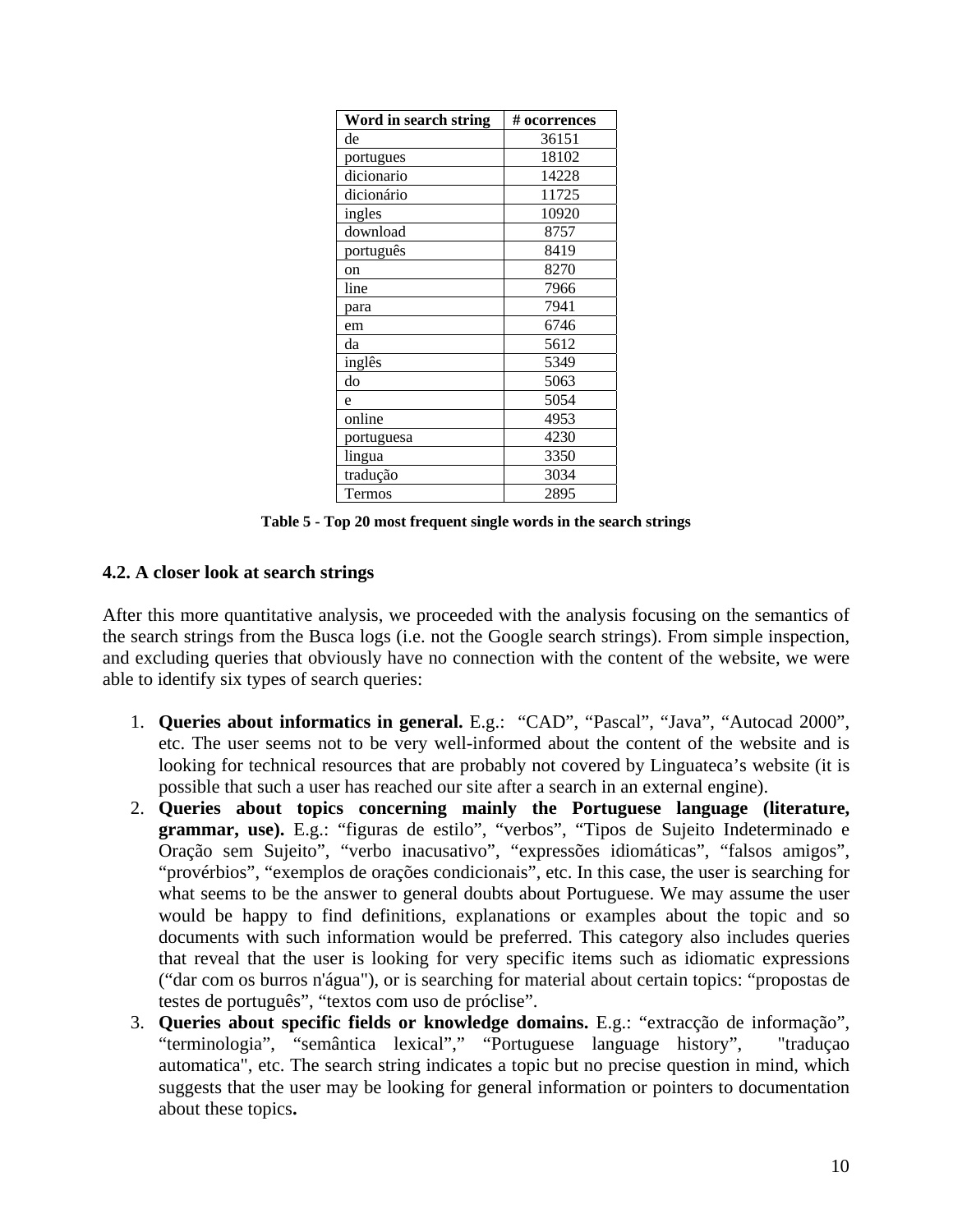- 4. **Queries about general tools or resources.** E.g.: "corpora", "dicionário", "conjugador de verbos", etc. These are examples of queries that strongly suggest that the user is trying to find resources, either for download or for on-line use.
- 5. **Queries about specific tools or resources.** E.g.: "Cetempúblico", "Cetenfolha" (two corpora distributed by Linguateca), "COMPARA", "Corpógrafo", which indicates that the user is trying to find a particular resource that he knows about.
- 6. **Queries that seem to be intended for our on-line concordance tools rather than for the**  search engine. E.g.: "sem nada", "abonad.+", "ansioso para", "porém (ocorrências)". These queries are interesting because they show that the user knows what he wants to do, i.e., use our on-line concordancer, but he cannot find it.

All six cases suggest that the user has a different goal in mind, and also different levels of knowledge about the content of the site and the areas that it covers. They also show that users are relatively familiar with terminological units, especially noun phrases, and use them in search expressions naturally (even if the TUs are inappropriate in respect to the content of our website). Sometimes, however, as we have seen before, users type incomplete, ill-defined or misspelled terminological units.

It should also be mentioned that user requests may be those concerning subjects that are not easy to find otherwise (one should observe that "access to resources" is above the option "search site" in Linguateca's main menu displayed in Figure 1).

#### **4.3. Preliminary consideration for the improvement Busca**

From these observations and from the point of view of a terminologist it became clear that something could be done to improve Busca without the need for an extremely sophisticated technological apparatus.

First of all each document in the site should be indexed using only the TUs it contains. This can be performed quite easily if the complete list of TUs is known (although choosing the best indexing TUs requires much more information and linguistic analysis, see e.g Peñas et al (2001). This would also be very useful in detecting misspelled search strings. Secondly, knowing all possible variants and synonyms of a given TU would help in dealing with several different wordings that usually mean the same. For example, there are small differences in the spellings between the European and Brazilian variants of many of the relevant terminological units (TUs) (ex: "adje**c**tivo" and "adjetivo"), which should be dealt with robustly by Busca. Finally, for some more problematic search strings (ambiguous, incomplete) there should a set of TUs that would be suggested to allow the user to reformulate the query. This would significantly increase the usability of the system.

While the third option might be something the site maintainers should think hard about (in fact, it depends on what kind of suggestions we are thinking of), the first two are typically the result and aim of terminological work: which TUs best represent the concepts in an area, and how should synonyms and related terms be identified, and this is why we employed Corpógrafo. As a side effect of this study, the Corpógrafo underwent many changes motivated by the need to obtain specific data.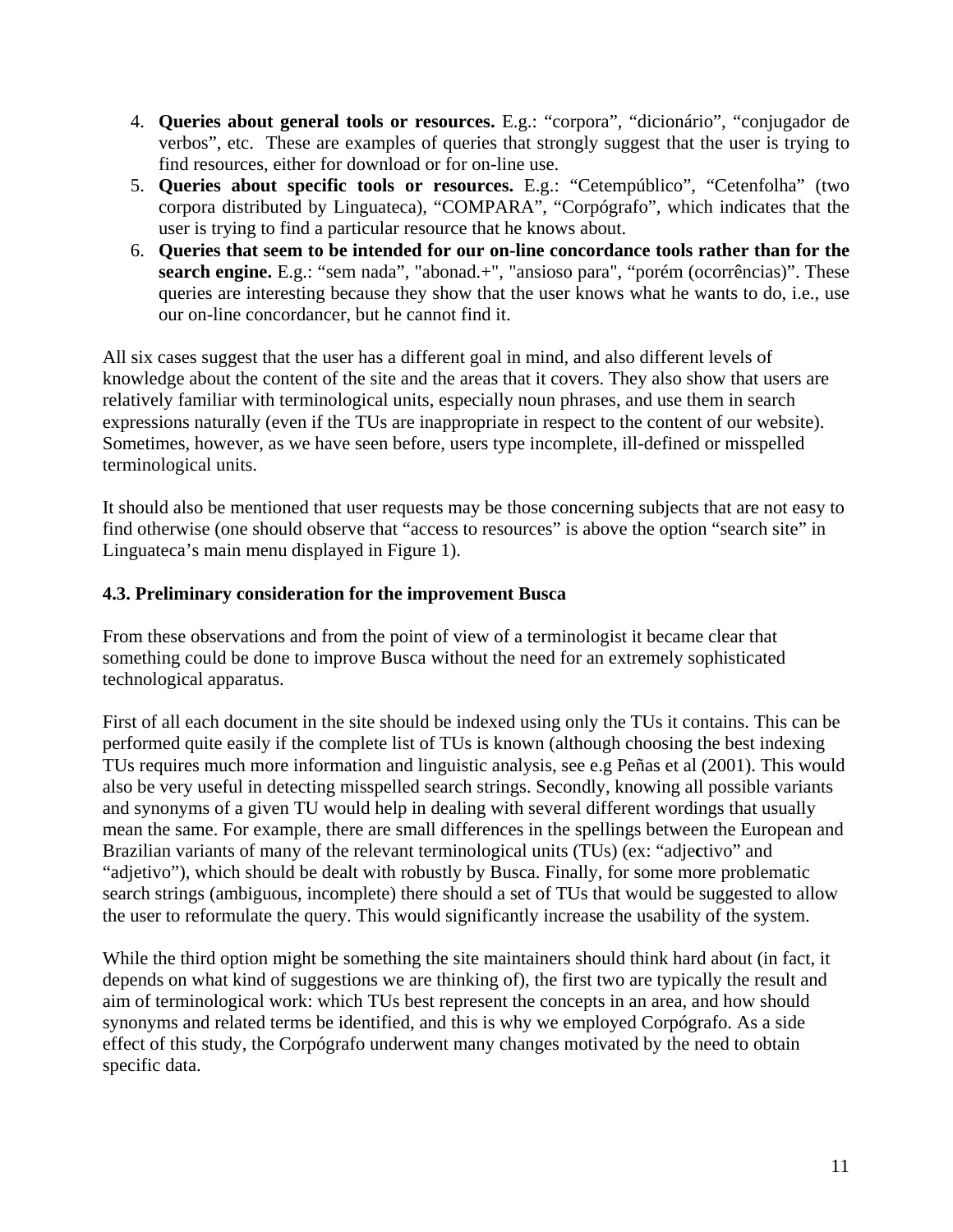### **5. Empirical work**

#### **5.1 The corpus**

We started by selecting a subcorpus made from 178 files in different formats (78 html, 57 pdfs, 16 rtf, 16 Ms-Word and 11 plain-text) and composed of documents in Portuguese stored in our main web server or pointed from our catalogue, including articles and other technical publications included in our publication catalogue. (This was a hopefully balanced subset of the Busca search domain).

Since most of our users are native speakers of Portuguese (for the current statistics, see [http://acdc.linguateca.pt/estatisticas.html\)](http://acdc.linguateca.pt/estatisticas.html), at this stage we only considered documents in Portuguese (all varieties) and left the English section of the site to a later stage. The corpus total number of tokens in this corpus is 969462, therefore, approximately 1M. Corpógrafo allowed us to extract and manually validate 1209 terminogical units, ranging from single word TUs to 5 or more word TUs (see figure 4 below).



**Figure 4 - Distribution of TU according to the size (in number of words)** 

Using Corpógrafo we were able to obtain some statistics about each TU, namely values regarding their frequency (in number of occurrences per million words - opm), and their distribution in the collection, i.e. the number of documents in which they occur. Tables 7, 8 and 9 show the top 10 most frequent TUs (up to three words) while table 10, 11, and 12 show the most widely distributed TUs (up to three words) in the collection.

| TU        | $#$ - opm      | $#$ docs      |
|-----------|----------------|---------------|
| português | $2288 - 2.360$ | 140 - 78.7%   |
| texto     | 2189 - 2.258   | $126 - 70.%8$ |
| sistema   | $2095 - 2.161$ | $116 - 65.2%$ |
| palavra   | $4027 - 4.154$ | 114 - 64.0%   |
| corpus    | 1842 - 1.900   | 102 - 57.3%   |
| linguagem | $866 - 893$    | $96 - 53.9%$  |
| termo     | 1461 - 1.507   | $93 - 52.2%$  |
| recurso   | $613 - 632$    | $92 - 51.7%$  |
| processo  | $917 - 946$    | $90 - 50.6\%$ |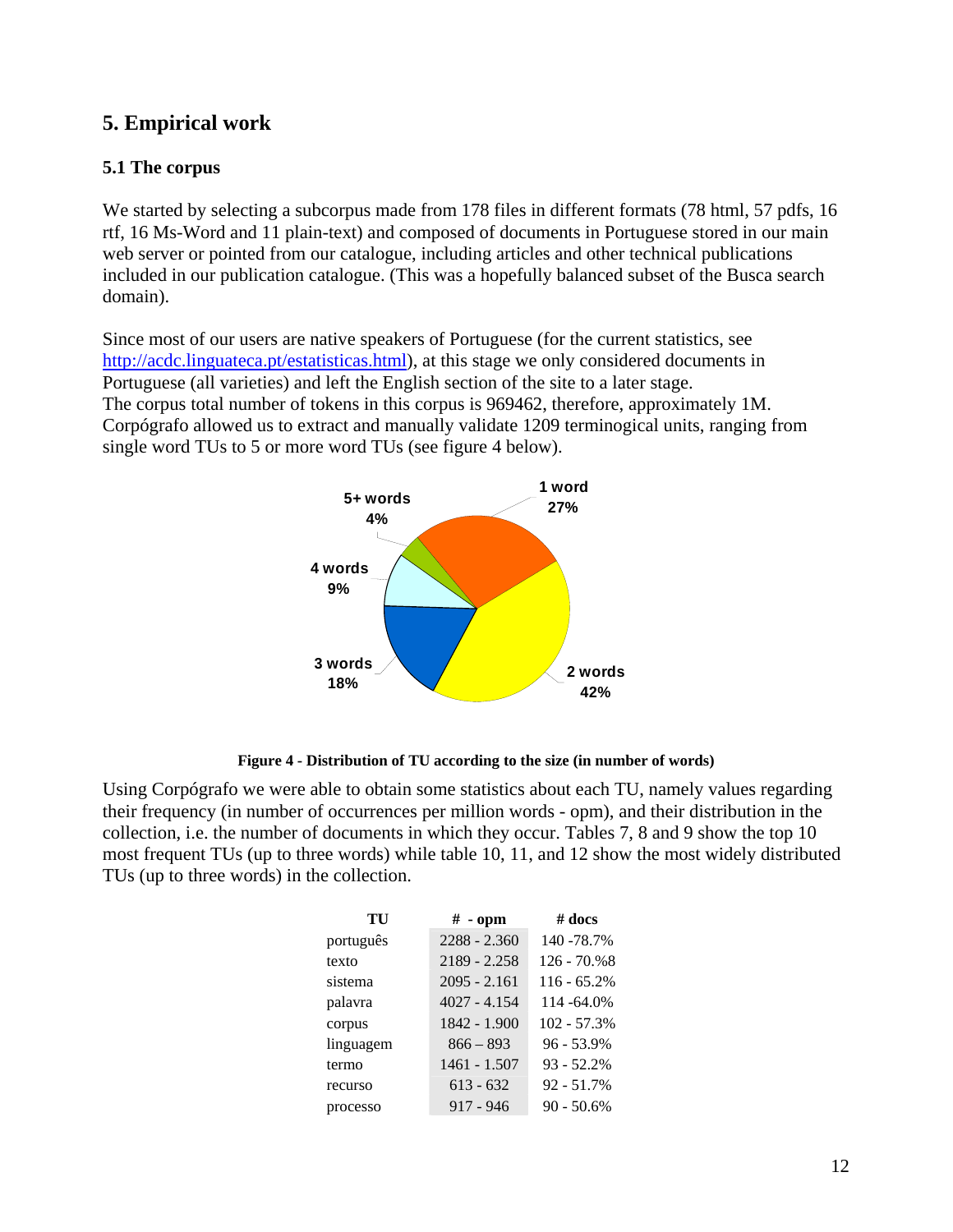| ferramenta | 474 - 489 | $82 - 46.1\%$ |
|------------|-----------|---------------|
|------------|-----------|---------------|

**Table 6 Top 20 most frequent single-word TUs** 

| TU                   | $#$ - opm   | $#$ docs      |
|----------------------|-------------|---------------|
| língua portuguesa    | $339 - 350$ | $92 - 51.7%$  |
| modelo conceptual    | $323 - 333$ | $4 - 2.2%$    |
| linguagem natural    | $256 - 264$ | $56 - 31.5%$  |
| modelo coclear       | $132 - 136$ | $1 - 0.6\%$   |
| língua natural       | $127 - 131$ | $22 - 12.4%$  |
| classe gramatical    | $118 - 121$ | $26 - 14.6\%$ |
| sintagma nominal     | $115 - 119$ | $27 - 15.2\%$ |
| rede neural          | $108 - 111$ | $4 - 2.2\%$   |
| tradução automática  | $103 - 106$ | $33 - 18.5%$  |
| categoria gramatical | $97 - 100$  | $30 - 16.9\%$ |

**Table 7 – Top 20 most frequent two-word TUs** 

| TU                       | $#$ - opm   | $\#$ docs     |
|--------------------------|-------------|---------------|
| base de dados            | $436 - 450$ | $48 - 27.0\%$ |
| banco de filtros         | $146 - 151$ | $1 - 0.6\%$   |
| aquisição de vocabulário | $130 - 134$ | $2 - 1.1\%$   |
| português do brasil      | $94 - 97$   | $26 - 14.6%$  |
| impedância da partição   | $85 - 88$   | $1 - 0.6\%$   |
| banco de dados           | $80 - 83$   | $16 - 9.0\%$  |
| sistema de interrogações | $76 - 78$   | $3 - 1.7\%$   |
| unidade de alinhamento   | $64 - 66$   | $4 - 2.2\%$   |
| taxa de disparos         | $63 - 65$   | $1 - 0.6\%$   |
| sinal de fala            | $58 - 60$   | $3 - 1.7\%$   |

#### **Table 8 – Top 10 most frequent three-word TUs**

| TU         | $#$ - opm     | $#$ docs       |
|------------|---------------|----------------|
| palavra    | $4027 - 4154$ | $114 - 64.0\%$ |
| modelo     | $2470 - 2549$ | 49 - 27.5%     |
| português  | $2288 - 2360$ | 140 - 78.7%    |
| texto      | $2189 - 2258$ | $126 - 70.8%$  |
| sistema    | $2095 - 2161$ | $116 - 65.2%$  |
| corpus     | $1842 - 1900$ | $102 - 57.3%$  |
| termo      | 1461 – 1507   | $93 - 52.2%$   |
| verbo      | $1446 - 1492$ | $73 - 41.0%$   |
| tradução   | $1114 - 1149$ | $80 - 44.9%$   |
| dicionário | $1023 - 1055$ | $73 - 41.0%$   |

#### **Table 9 – Top 10 most distributed single-word TUs**

| TU                | $#$ - opm   | $\#$ docs     |
|-------------------|-------------|---------------|
| língua portuguesa | $339 - 350$ | $92 - 51.7\%$ |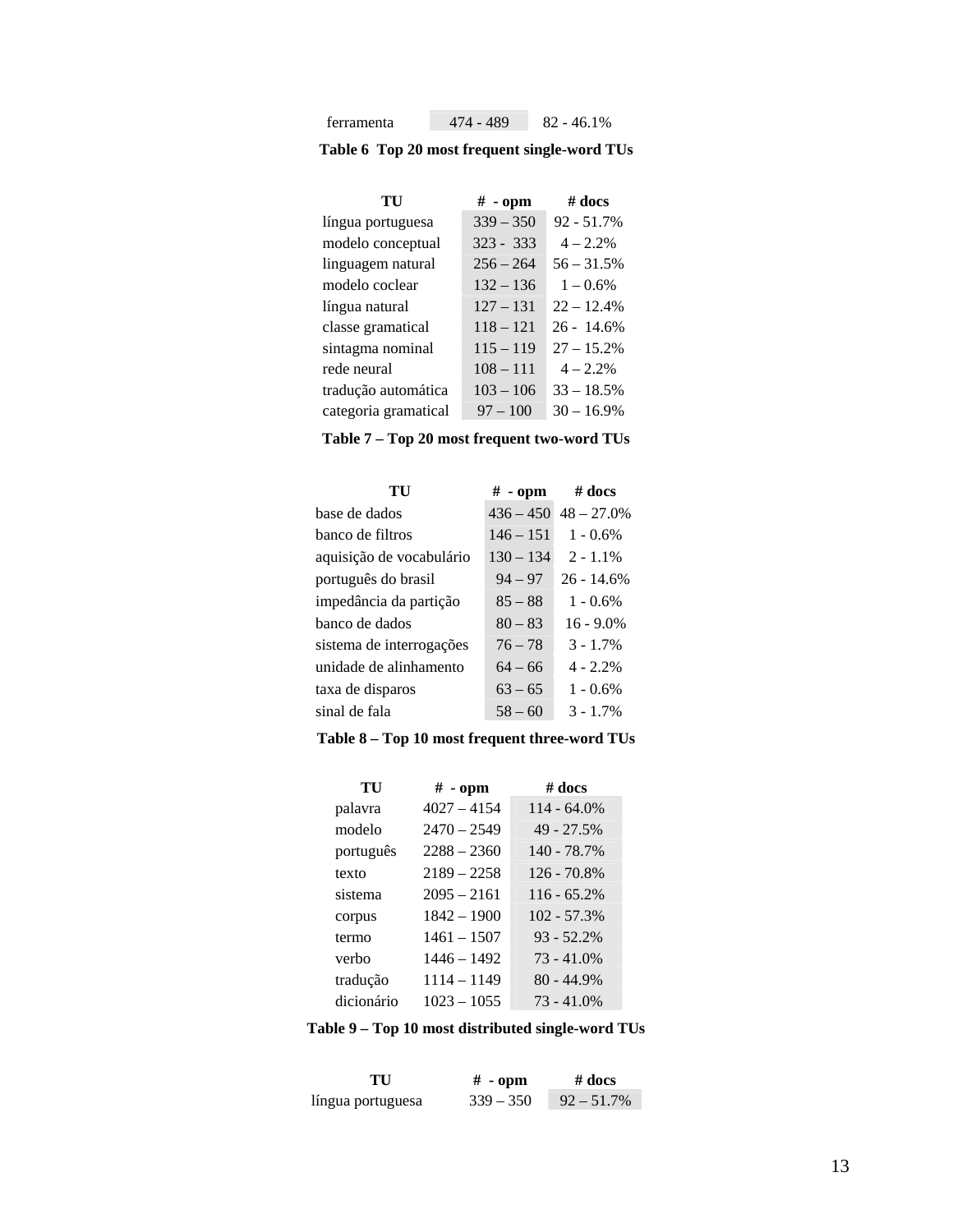| linguagem natural    | $256 - 264$ | $56 - 31.5%$ |
|----------------------|-------------|--------------|
| tradução automática  | $103 - 106$ | $33 - 18.5%$ |
| língua inglesa       | $82 - 85$   | $31 - 17.4%$ |
| categoria gramatical | $97 - 100$  | $30 - 16.9%$ |
| sintagma nominal     | $115 - 119$ | $27 - 15.2%$ |
| classe gramatical    | $118 - 122$ | $26 - 14.6%$ |
| português europeu    | 33 34       | $24 - 13.5%$ |
| corpus paralelo      | $52 - 54$   | $23 - 12.9%$ |
| língua natural       | $127 - 131$ | $22 - 12.4%$ |

**Table 10 – Top 10 most distributed two-word TUs** 

| $\#$ - opm $\#$ docs |                           |
|----------------------|---------------------------|
|                      | $436 - 450$ $48 - 27.0\%$ |
| $94 - 97$            | $26 - 14.6\%$             |
| $17 - 18$            | $19 - 10.7\%$             |
| $39 - 40$            | $18 - 10.1\%$             |
| $80 - 83$            | $16 - 9.0\%$              |
| $30 - 31$            | $14 - 7.9\%$              |
| $14 - 15$            | $13 - 7.3\%$              |
| $13 - 13$            | $12 - 6.7\%$              |
| $34 - 35$            | $12 - 6.7\%$              |
| $40 - 41$            | $12 - 6.7\%$              |
|                      |                           |

**Table 11 - Top 10 most distributed three-word TUs** 

As expected, there are different winners according to frequency or distribution over the corpus. Figure 5 provides a graphical display of this data for all TUs. Each point in the chart represents a TU plotted in logarithmic scale. The horizontal axis measures the base 10 logarithm of the distribution, while the vertical axis measures the logarithm of the frequency (in opm).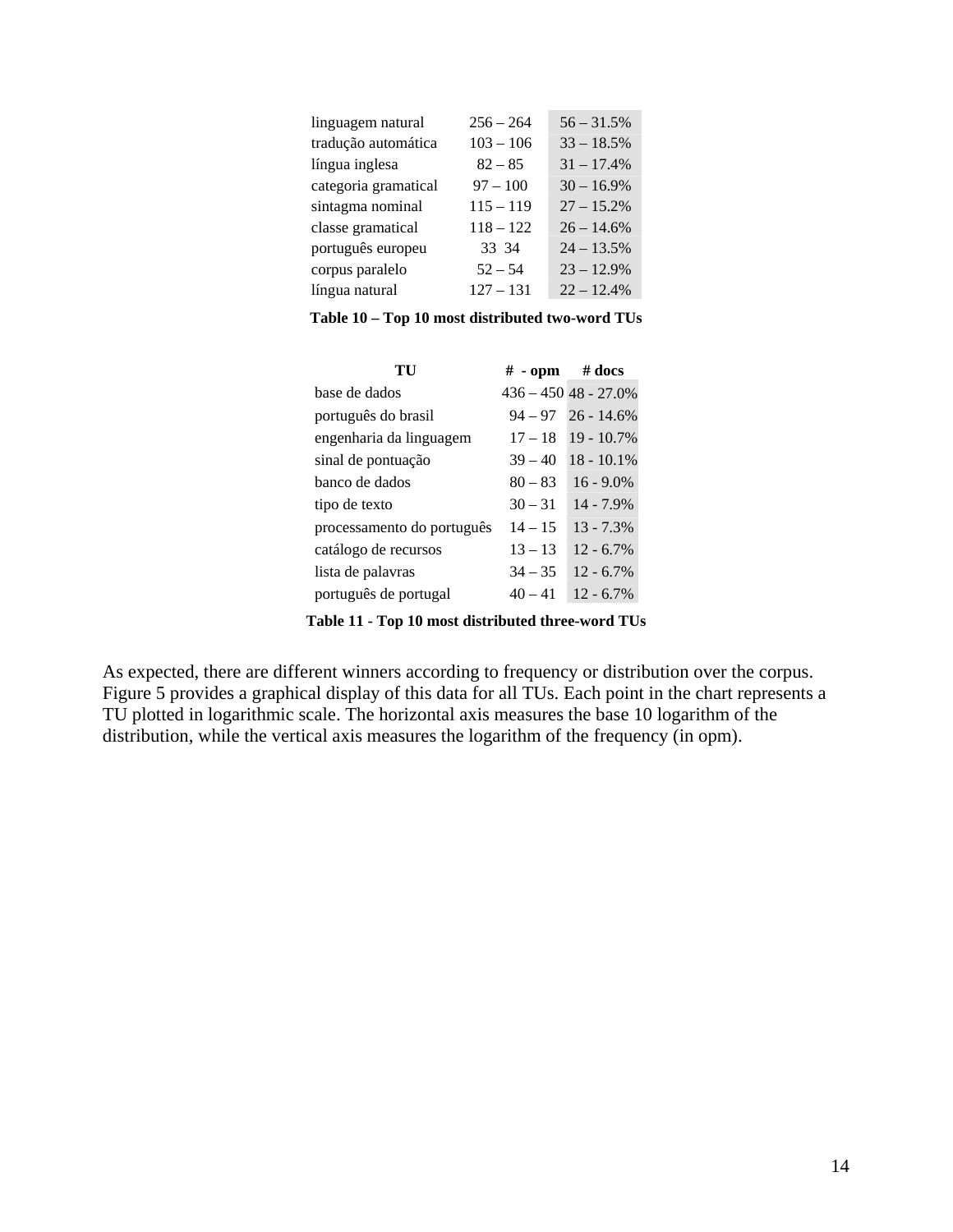

**Figure 5: Frequency and Distribution of the 1209 TUs extracted. The axis are set to logarithmic scale.**

This chart may be divided into 3 main regions:

- 1. Region 1(upper-left sector), corresponding to frequent but not widely distributed TUs. E.g.: "modelo coclear", "taxa de disparos". These are usually compound words.
- 2. Region 2 (upper-right sector), which includes frequent and widely distributed TUs. E. g.: "análise", "corpus", "modelo", "linguística", etc. These are usually very generic TUs, and most of the times single words (they nevertheless have multiple possible modifiers).
- 3. Region 3 (lower-left sector) where less frequent and less distributed TUs may be found. E.g.: "verbo intransitivo", "relação semâtica","vibração macromecânica".

The lower-right corner would correspond to less frequent TUs that nevertheless occur in several documents. This sector is empty because it is very difficult to find valid TUs that are simultaneously widely distributed and not too frequent. Region 1 is particularly interesting because it contains TUs that occur very frequently but in a small number of documents, which suggests that they would be good indexation terms: their ability to discriminate documents is very high. TUs from Region 3 could also be good indexation terms, especially because they occur in just a small number of documents. Region 2 is populated by TUs usually omnipresent in NLP and computational linguistics documents.

After the terminological extraction we also compiled several other items that might help the user during the search, namely: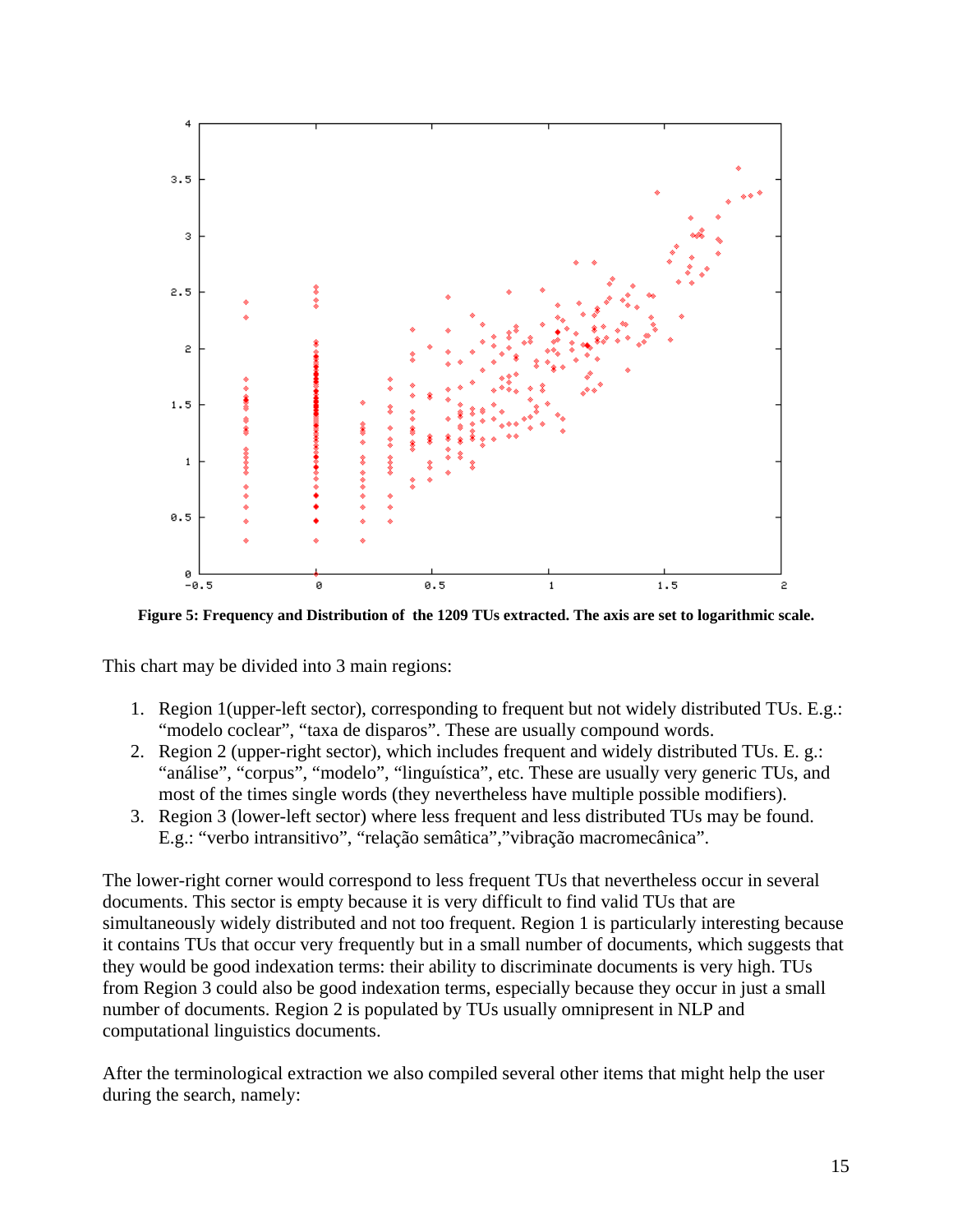- 1. Synonyms Portuguese (53 pair) E.g.: "adjectivo: adjetivo", "bibliografia: documento: publicação";
- 2. Translation equivalents between Portuguese-English (107 pairs)- E.g.: "dicionário: dictionary";
- 3. Synonyms English (23 pair)- E.g.: "parsing system: parser";
- 4. Acronyms in Portuguese and English (81)- E.g.: "RI: Recuperação de Informação".

Unfortunately the Corpógrafo did not help much at this specific stage: these lists were compiled manually, in much the same way as any translator would do in the course of his/her daily routine. This task confirmed the need for including in Corpógrafo appropriate semi-automatic methods for speeding up bilingual terminology alignment and for acronym matching.

#### **5.2 The terminological units**

We then looked in more detail into the TUs found, attempting to classify them according to several linguistic criteria:

**Morphology and Syntax.** There are multiple possible morphological combinations in the extracted TUs (see Table 12). Single word TUs are mostly either the names of available tools and resources, such as "COMPARA" and "Smorph", or common nouns such as "alinhador", "anotador" and "corpus", which are general words in the specific knowledge domain. Multiword TUs are usually a combination of different morphological categories. The most common combinations in our corpus are *Noun + Preposition + Noun* and *Noun + Adjective*.

| <b>POS</b>                  | occur. | $\frac{0}{0}$ | <b>Examples</b>                                   |
|-----------------------------|--------|---------------|---------------------------------------------------|
| $CN + ADJ$                  | 504    | 41,6          | vagueza grammatical, sumarização automática       |
| CN                          | 226    | 18,7          | dicionário, gramática                             |
| $CN + PRP + CN$             | 178    | 14,7          | sistema de tradução, sinal de fala                |
| <b>PN</b>                   | 52     | 4,3           | COMPARA, Corpógrafo                               |
| $CN + PRP + CN + ADJ$       | 37     | 3,1           | reconhecimento de dígitos isolados, resolução da  |
|                             |        |               | ambigüidade lexical                               |
| $CN + PN$                   | 35     | 2,9           | dicionário Aurélio, sistema Edite                 |
| $CN + PRP + CN + PRP + CN$  | 28     | 2,3           | arquitectura do sistema de interrogações,         |
|                             |        |               | processo de aquisição de vocabulário              |
| $CN + ADJ + PRP + CN$       | 20     | 1,7           | Legendagem automática de notícias, reconhecimento |
|                             |        |               | óptico de caracteres                              |
| $CN + PRP + PN$             | 19     | 1,6           | modelo de Kanis-Deboer,                           |
|                             |        |               | teorema de Bayes, rede de Elman                   |
| Acronym/abbreviation        | 14     | 1,2           | bd, cce, IA, lil                                  |
| $CN + ADJ + PRP + CN + ADJ$ | 9      | 0,7           | processamento automático da linguagem natural,    |
|                             |        |               | criação semi-automática de recursos lexicais      |
| $CN + ADJ + PRP + PN$       | 3      | 0,2           | modelo auditivo de Seneff,                        |
|                             |        |               | modelo coclear de Goldstein                       |
| Other POS structures        | 84     | 7             |                                                   |

**Table 12 –The distribution of existing POS structures (ADJ – adjective; CN – common name; PN – Proper Name; PRP - Preposition)**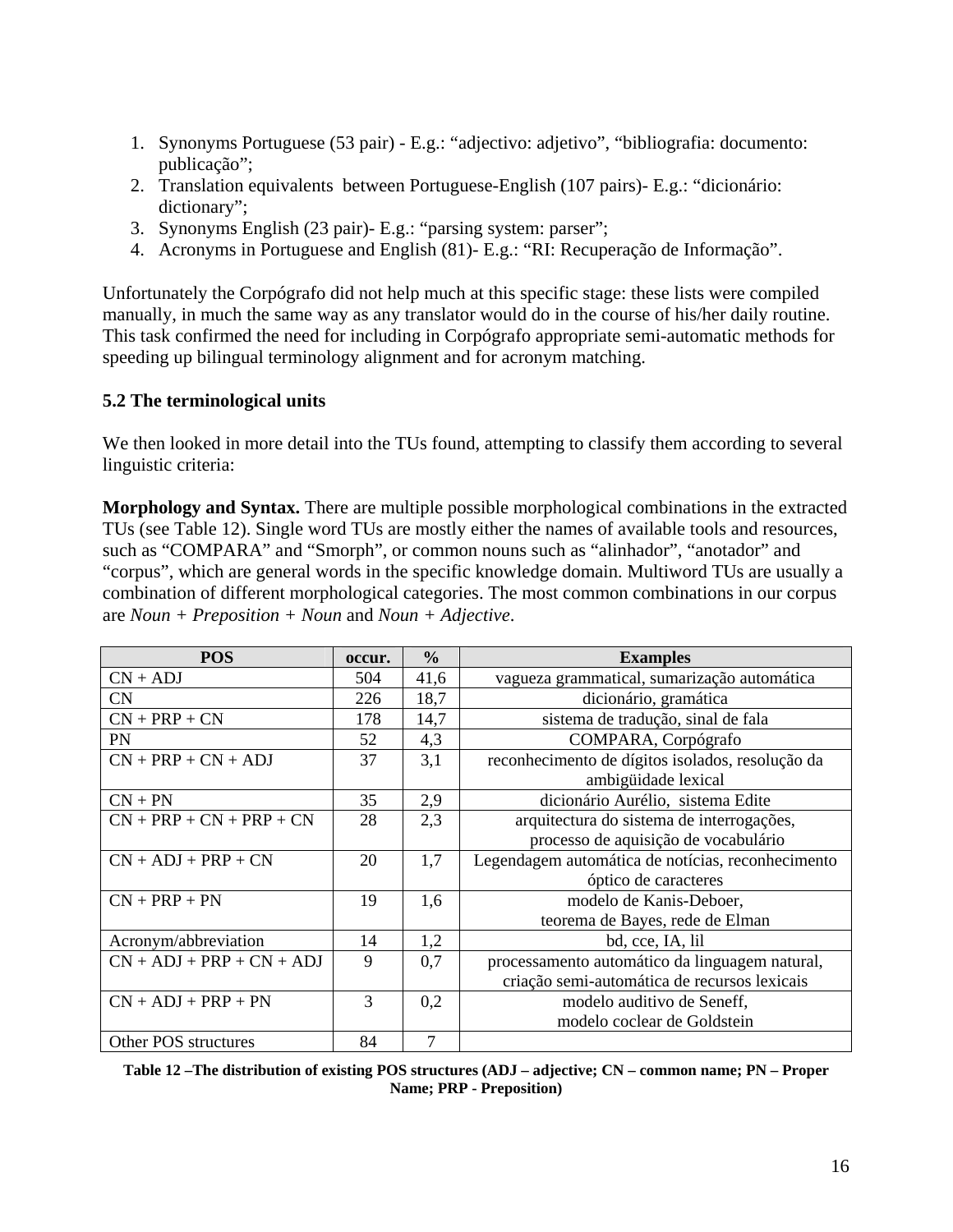An interesting case is the *Noun + Adjective* form. In TUs with such structure the head noun is often a general TU (e.g.: "análise", "corpus") specialized by the addition of specific adjectives (such as "morfológica", "anotado"). This confirms Caraballo's (1999) remark that "one possible indicator of specificity is how often the term is modified. It seems reasonable to suppose that very specific nouns are rarely modified, while very general nouns would usually be modified". For example, for the two nouns "corpus" and "homonímia", respectively occurring 463 and 21 times in our corpus, there was only one modifier (categorial) for the latter, as opposed to the situation for "corpus" displayed in table 13 below. We will use the specificity concept to suggest improvements for Busca.

|        | <b>Modifier</b> | # Occurrences |
|--------|-----------------|---------------|
|        | Comparado       |               |
|        | Etiquetado      |               |
|        | Multilingue     |               |
| Corpus | Jornalístico    |               |
|        | Anotado         |               |
|        | Eletrônico      |               |
|        | Paralelo        | 21            |

**Table 13: Modifiers of the TU "corpus".**

**Semantic Classification.** After this study of morpho-syntactic features, we also analysed the identified TUs according to some possible semantic categories, developed for the specific purpose of dealing with the pragmatics of the search in the Linguateca site (i.e., we do not claim that this is general enough for all purposes).

- 1. **Language resources**. E.g.: "corpora", "CETEMPúblico", "dicionário", "Wordnet", "COMPARA" etc.
- 2. **Tools and systems.** E.g.: "anotador", "analisador morfológico", "Corpógrafo", etc.
- 3. **Actions and processes.** E.g.: "aquisição de vocabulário", "extracção de terminologia", "anotação de corpora".
- 4. **Specific theories and models.** E.g.: "modelo auditivo de Seneff", "algoritmo de Earley", etc.
- 5. **Linguistic concepts and phenomena.** E.g.: "polissemia", "ambiguidade lexical", "verbo incusativo", "advérbio de tempo", "adjectivo", etc.
- 6. **Disciplines or knowledge fields.** E.g.: "lexicografia", "engenharia da linguagem", "inteligência artificial", "semântica lexical", etc.

The proposed classification is based on our knowledge about the content of the site and about what users may be searching for. Notice that what it does is very similar to the classes we proposed after analysing the Busca logs and it tries to be a compromise between our view of our own site and possible user needs. The specific identification of named entities (in our case, mainly NLP resources) to improve (Web) IR is obviously not a new idea (see Pasca (2004) for recent work).

# **6. Suggestions for improvement of the search**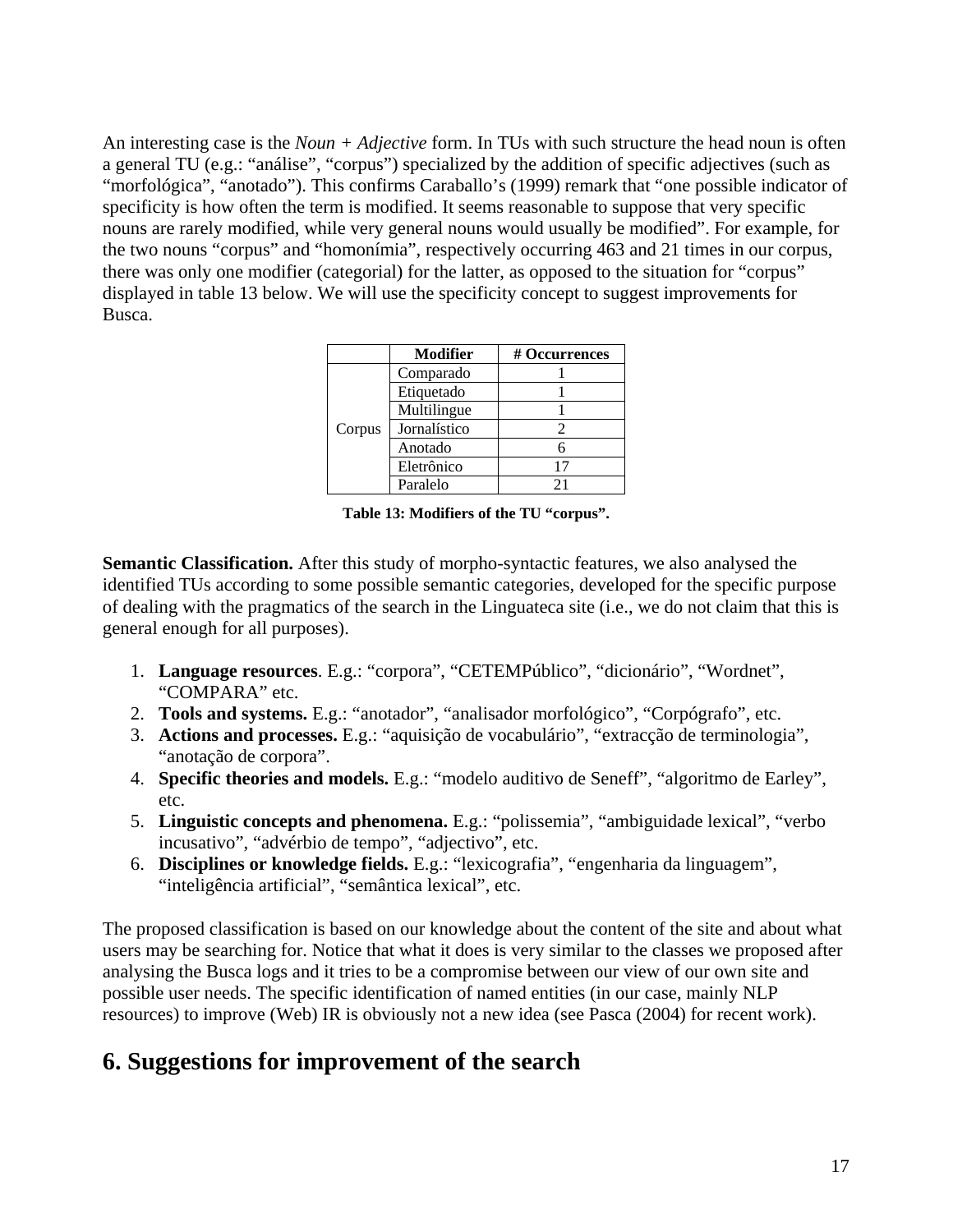After doing the work reported above, we are able to offer the following suggestions for search improvement in the Linguateca site, i.e. both improvement of Busca's search capabilities and user satisfaction.

Since most of the Busca queries are single words (see figure 3), special care has to be taken for dealing with these cases. For example, if a user inputs a general word alone in the search box, i.e. a TU that may be modified in several ways, Busca could present the corresponding list of possible modifiers and furnish a set of specialization options to the user, instead of providing a large set of results. On the other hand, if the word is matched against a known name of a resource or tool (e.g. "COMPARA") then a very good option would be to presenting the user with a direct link to that resource/tool homepage, in addition to a list of results. It is important to say that both these solutions can easily be implemented in a fully-automated way.

Another very simple but extremely useful change would consist in improving the current query processing mechanism to be able to deal more robustly with the different varieties of Portuguese. Although Portuguese varieties present minor variation in the morphology (in this case we are dealing mostly with European and Brazilian varieties), this variation apparently tends to occur frequently in many TUs relevant to this domain. Similar query processing improvements are needed in order to deal with the loose usage of accents ("dicionário" vs "dicionario"), which users are quite used to because of the behaviour of general search engines.

Query processing could be further improved, by using synonym lists, acronym lists and translation equivalents, which can be used to expand the user queries. This, however, could lead to problematic issues, because these transformations are not always unambiguous. Nevertheless, some improvements could be tried, especially by using synonyms lists.

Other substantial improvements could be achieved by making more sophisticated changes in Busca, which nevertheless could be reasonably implemented. For example, one could cluster the results according to the modifiers, as is done by some search engines (see<http://clusty.com/>or [http://beta.exalead.com/search\)](http://beta.exalead.com/search).

Additionally, after performing a semantic classification of the kinds of TUs that are covered by the site (according to the classification described above), we can build different and more discriminated behaviour of the search system, in several ways. An interesting solution could be to try to identify the user's kind of need from the semantic classification of the TU s/he inputs and allow for "intelligent" suggestions of other similar resources. For examples, if a user types "corpora" which is identified as a resource, the system could present pointers to several resources available (not necessarily just corpora), or point directly to our catalogue of resources. The same could be applied for tools.

Further improvement could be achieved by combining the knowledge about the semantic classification of the keywords with some pragmatic rules of thumb, such as: if one is interested in a particular technology/tool/resource, one may be interested in systems that apply or implement such a technology or function, one may be able to provide to a user who inputs "morphology" in the search box a choice between "scientific discipline", "applications that deal with morphology" (such as morphological analysers, stemmers, morphological generators, POS taggers), "specific systems that perform any of these tasks" (such as Palavroso, PALMORF, etc.) or even "evaluation" (given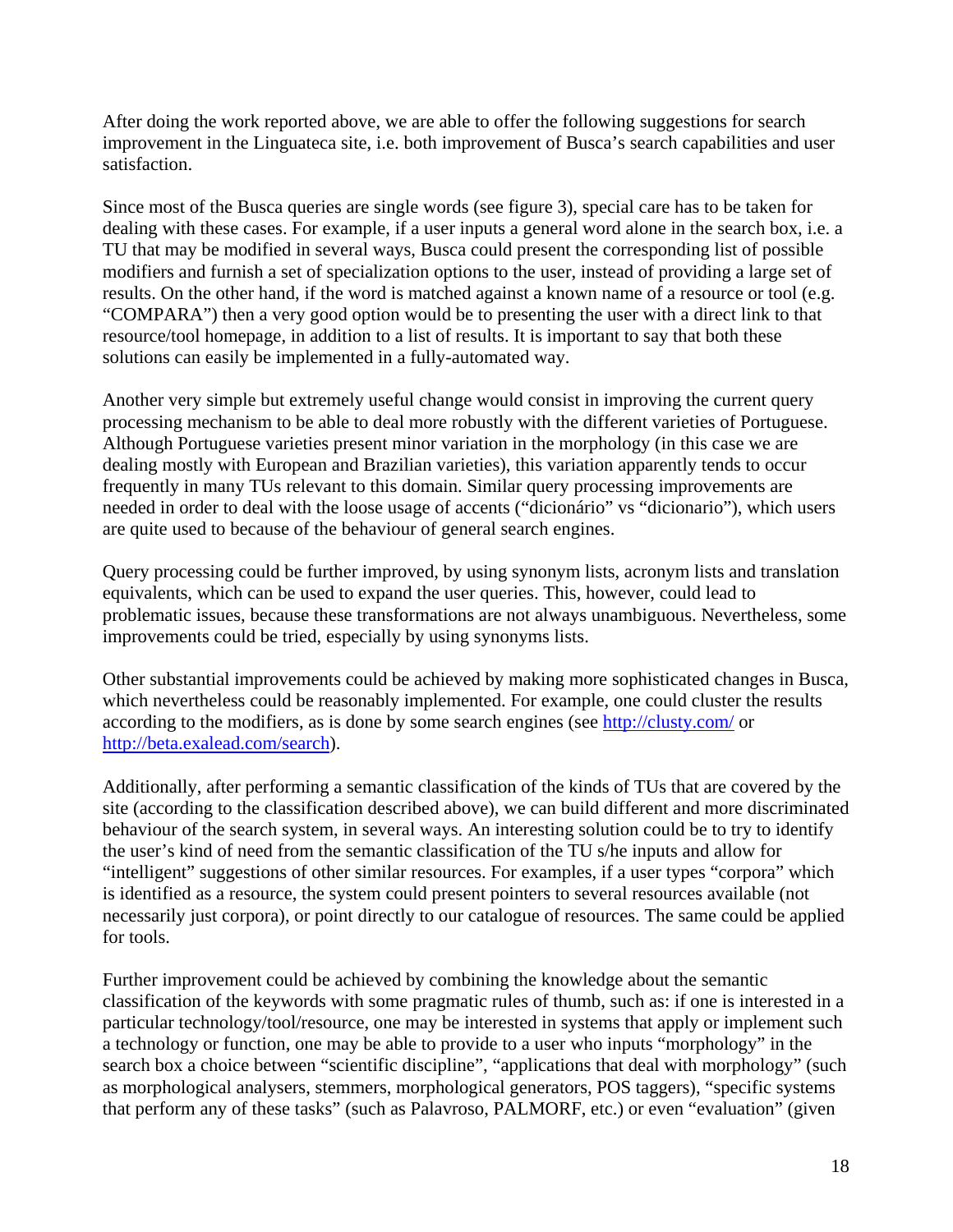that there is substantial material on how to evaluate morphological analysers at the Linguateca site). Such rules could be coded manually and applied after having the correct semantic classification of each TU (probably more refined version of the proposed classification scheme), or have an automatic text categorization system similar to the one described by Aires et al. (this volume).

Although we have not yet explored (and tested) the Corpógrafo tools for finding semantic relations, there are other interesting options to explore if some semantic relations between TUs are known. For example, one may be able to add as indexing terms those TUs not explicitly present in the documents themselves, but already known to be intrinsically related to TUs in those documents, like relating "algoritmo de Earley" to "análise sintáctica", or "CLEF" to IR. One kind of semantic relation that is especially relevant is the hypernymy / hyponymy relation, since a user does not know at which level of generality the texts were indexed. If the search terms are too general, the search system should help the user to specialize; if the search terms are too specific, but providing the system has a richer terminology available, it can suggest a generalization. Knowing these relations is therefore important, but we are still in the process of compiling that information using the Corpógrafo.

We hope to present a terminology referring to the areas covered by the Linguateca site on which Busca can rely to produce this adaptive behaviour in the near future.

### **7. Concluding remarks**

We have not yet been able to index the site with the result of our work, and therefore cannot but hope that subsequent user testing will show that this actually helped users to find relevant information in our site.

Still, we were able to produce a list of indexing TUs that may be useful for browsing, and which should provides a bird's eye of our site for newcomers. We are still considering ways to visualize this as a site map, though.

On the practical side, we were able to test Corpógrafo's capacity for information retrieval on a real world website. The exercise provided for a set of improved functionalities, as well as proving its robustness. We hope that this paper can be an inspiration for using Corpógrafo to do similar things to those attempted here, namely knowledge organization of a particular site using terminological units and semantic relations among them.

During the work, it was observed that bridging two areas of expertise such as IR and terminology, with different cultures and values, brings severe communication problems that can only be avoided or solved by continuous effort. All the authors had to learn how to communicate with the other field, and we found out how difficult it is in practice to agree on terminological and semantic grounds, long after the high level goals had been consensually agreed upon. Perhaps the most significant problem, however, is that IR and terminology, as areas of expertise, are each going through a phase of intense development.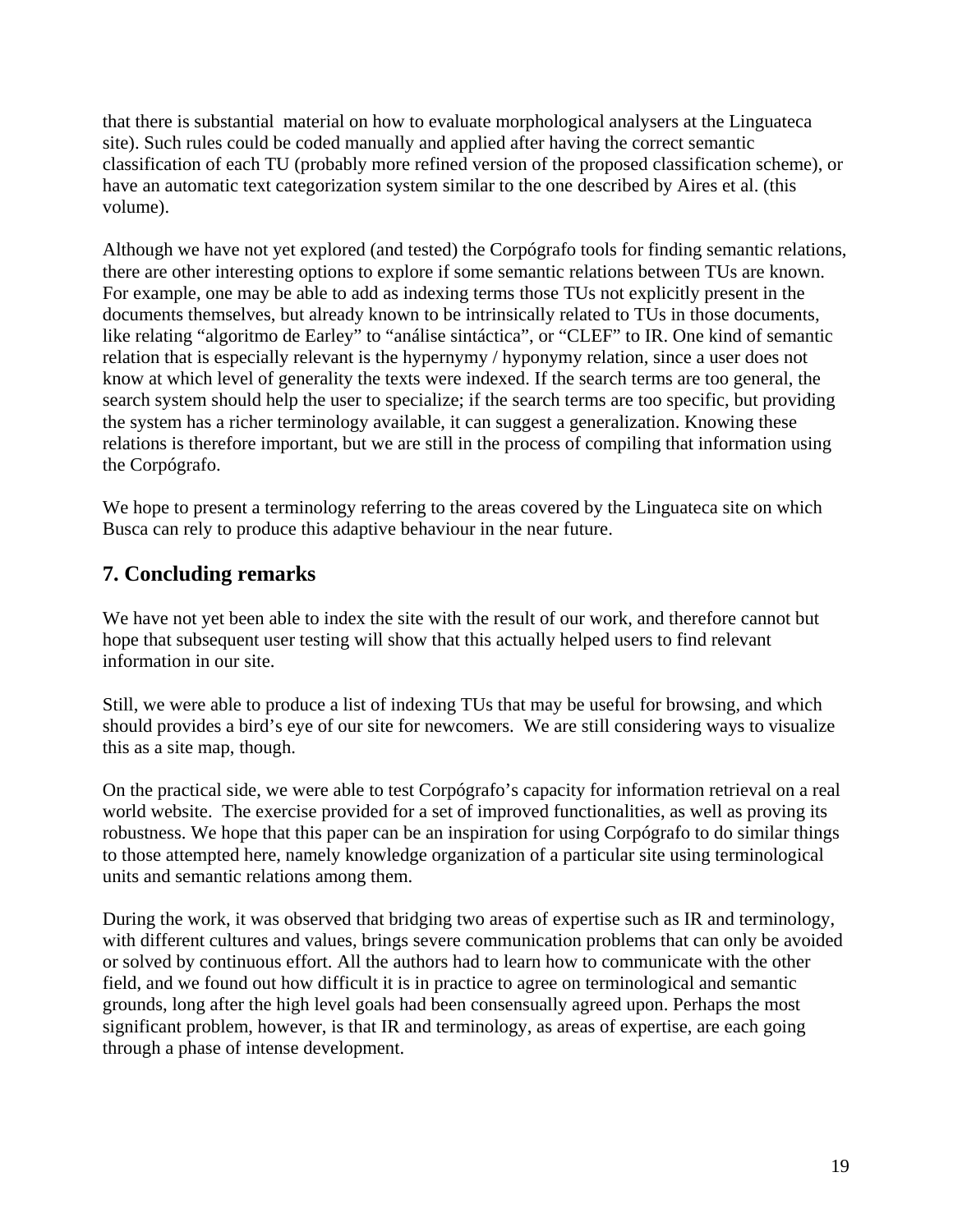Computer science offers new ways of realizing the age-old dream of classifying and organizing knowledge. While there still are several different (and conflicting) paradigms within the domain to deal with information and classification, such as IR, knowledge engineering and the new semantic Web effort, they are still finding out how to cope with the challenges posed by natural human language, not to mention those posed by the human beings who use it.

'Terminology', insofar as it was even considered an independent discipline, was traditionally considered a sub-area of lexicography, in which special domain experts and linguists supposedly co-existed to produce systematically organized language in which the experts could or should discuss their domains. Terminology work also included the semantic organization of the terms / concepts and various types of thesaurus work, or knowledge organization. The interest of the linguists was chiefly for activities like translation, or to serve the needs of language politics, as in the EU, Canada and Catalonia, and less often as a subject for research. Only recently has it developed an academic culture of its own.

Therefore, while NLP inside IR has not yet defined itself as mainstream in computer science, 'Terminology' is, at present, having to redefine and reorganize its activities because of computer science. Both areas, by definition, have to cope with all the problems of being interdisciplinary, in itself a serious academic problem, and both areas need each other if real progress is to be made. The traditional chasm between the mentality of the sciences – for  $IR$  – and that of the humanities – for terminology - desperately needs bridging. IR needs linguistic expertise, terminology needs computer power. Together they may even fuse into a new discipline – but we are not going to hazard a guess as to what this discipline will call itself.

### **Acknowledgements**

This work was partially supported by grant POSI/PLP/43931/2001 from Fundação para a Ciência e Tecnologia (Portugal), co-financed by POSI.

# **References**

Aires, Rachel, Diana Santos and Sandra Aluísio (2005) "Yes, user!": compiling a corpus according to what the user wants, this volume.

Caraballo, Sharon A.and Eugene Charniak. (1999) Determining the specificity of nouns from text, in *Proceedings of the 1999 Joint SIGDAT Conference on Empirical Methods in Natural Language Processing and Very Large Corpora*, 63-70.

Christ, Oliver, Bruno M. Schulze, Anja Hofmann & Esther Koenig (1999) The IMS Corpus Workbench: Corpus Query Processor (CQP): User's Manual. Institute for Natural Language Processing, University of Stuttgart, March 8, 1999 (CQP V2.2), [http://www.ims.uni](http://www.ims.uni-stuttgart.de/projekte/CorpusWorkbench/CQPUserManual/HTML/)[stuttgart.de/projekte/CorpusWorkbench/CQPUserManual/HTML/](http://www.ims.uni-stuttgart.de/projekte/CorpusWorkbench/CQPUserManual/HTML/) (accessed June 15th, 2005)

Jansen, Bernard J., Amanda Spink and Tefko Saracevic (2000) Real life, real users, and real needs: a study and analysis of user queries on the Web. *Information Processing and Management* **36**, 207- 227.